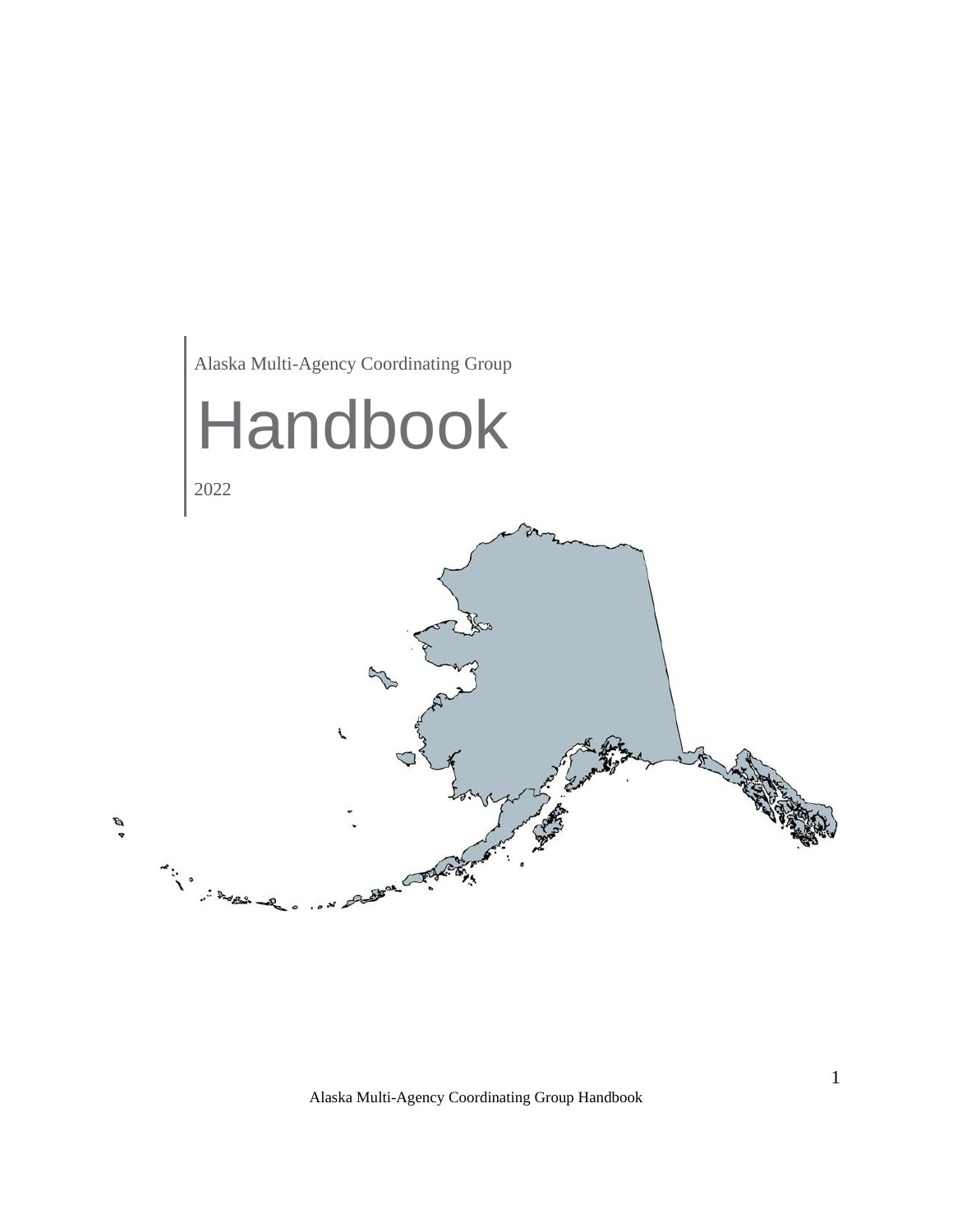# **Contents**

| APPENDIX C - Sample Letter of Delegation to the AMAC Coordinator  21     |  |
|--------------------------------------------------------------------------|--|
| APPENDIX G - Alaska Multi-Agency Coordinating Group Meeting Schedule  22 |  |
|                                                                          |  |
|                                                                          |  |
|                                                                          |  |
|                                                                          |  |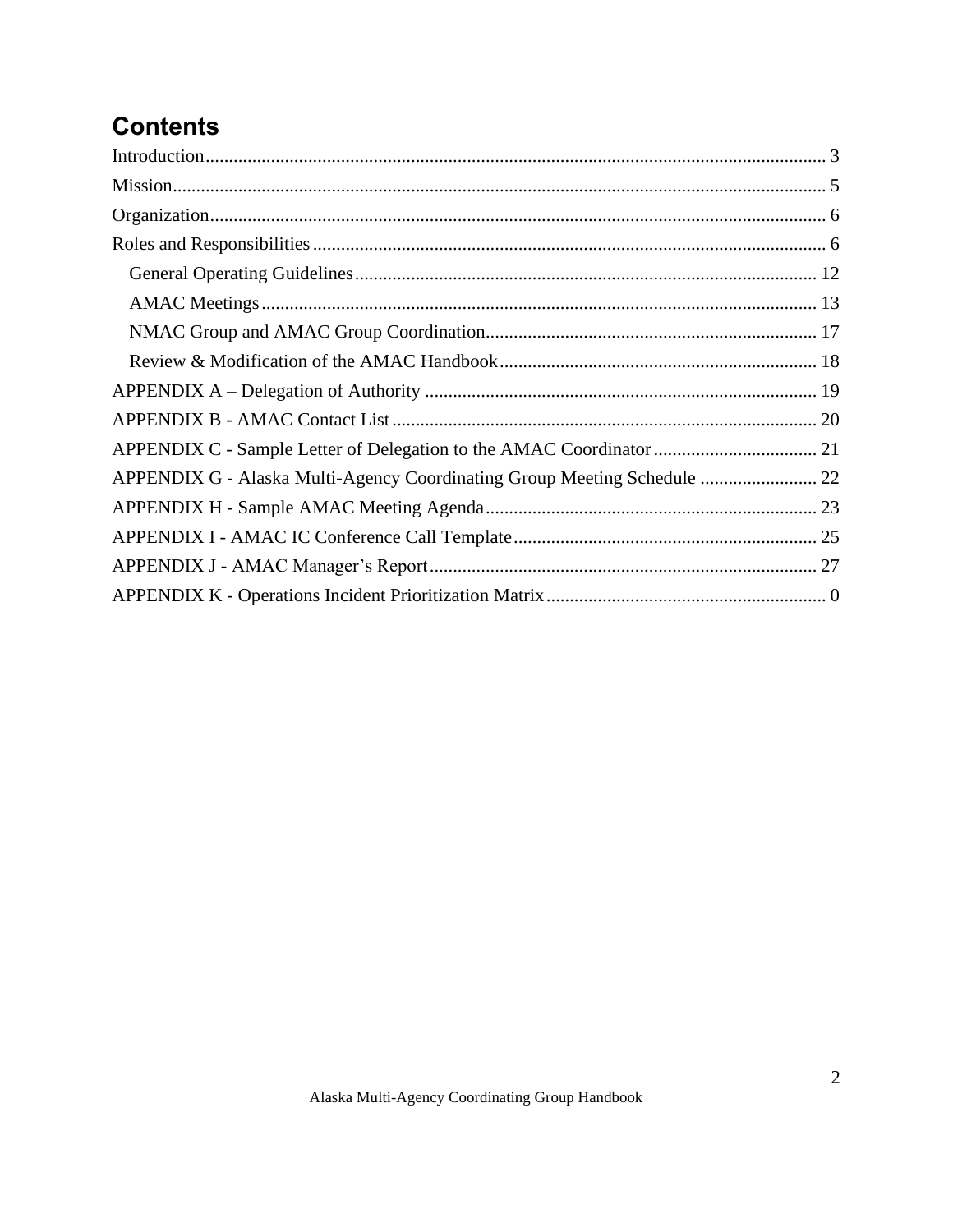# <span id="page-2-0"></span>**Introduction**

Alaska Geographic Area is managed with a two-tier approach for management of lands within Alaska: Protection and Jurisdictional.

Alaska is divided into three protection areas. The protection area providers respond to all wildland fires within their respective protection areas regardless of jurisdictional agency. These protection areas are:

Alaska Department of Natural Resources, Division of Forestry (DOF) Bureau of Land Management, Alaska Fire Service (BLM/AFS) U.S. Forest Service (USFS)

**Figure 1 Alaska Protection Areas**



Jurisdictional responsibilities fall within the following Agencies:

Alaska Department of Natural Resources Division of Forestry (DOF) Bureau of Indian Affairs (BIA) Bureau of Land Management (BLM) US Forest Service (USFS) US Fish and Wildlife Service (USFWS) National Park Service (NPS)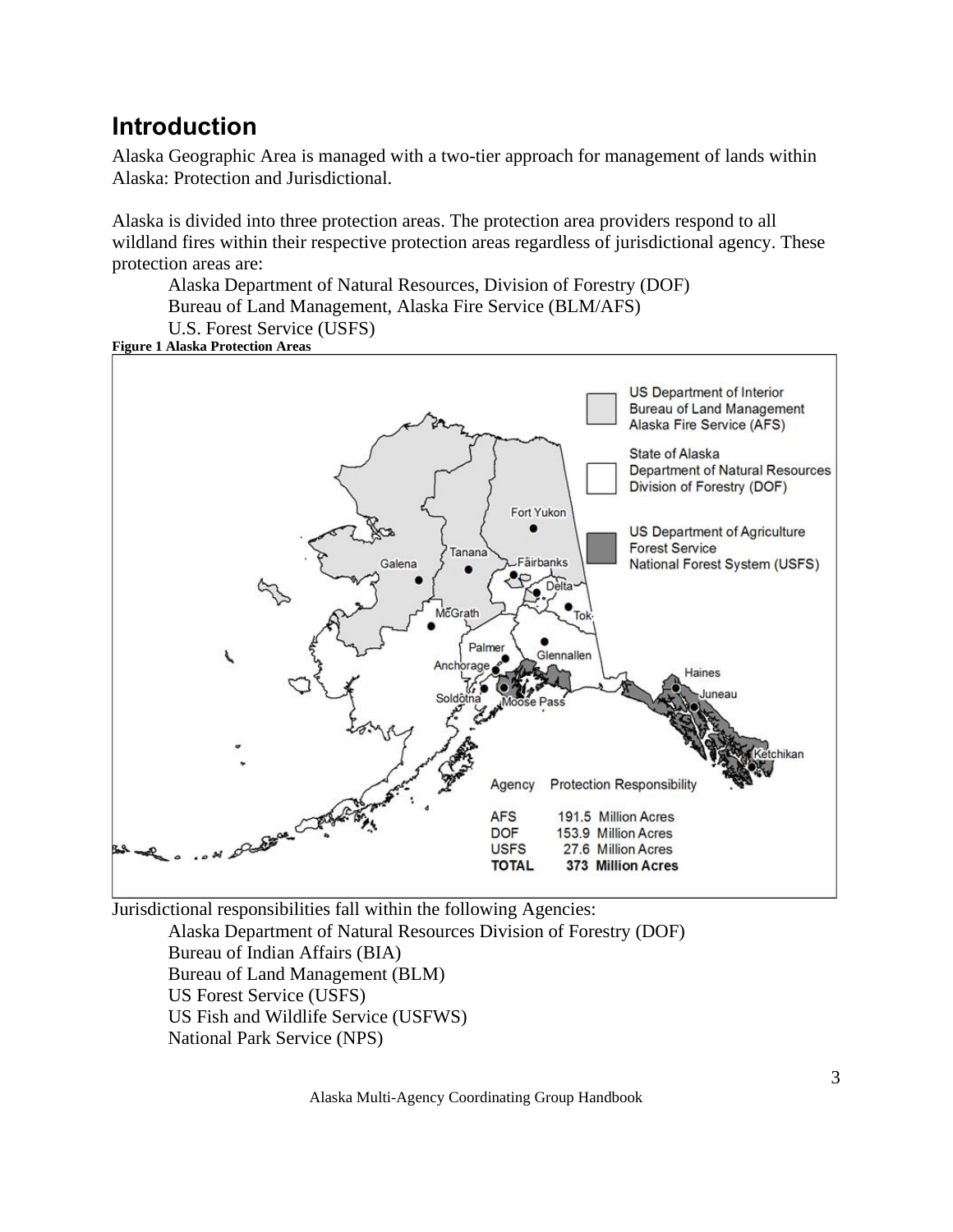Multi-agency coordination between wildland fire Protecting Agencies and Jurisdictional Agencies is an ongoing process. One avenue for this process is the Alaska Wildland Fire Coordinating Group (AWFCG) whose mission is to foster safety, cooperation, coordination, collaboration and communication for wildland fire management and related activities in the State of Alaska. The AWFCG is the leadership focus for planning and implementing interagency fire management statewide and sponsoring the Alaska Multi-Agency Coordinating Group (MAC).

The AWFCG membership is composed of the following agencies and organizations: State of Alaska Department of Environmental Conservation (ADEC) Department of Fish and Game (ADF&G) Department of Natural Resources (ADNR) United States Department of the Interior (DOI) Bureau of Indian Affairs (BIA) Bureau of Land Management (BLM) National Park Service (NPS) U.S. Fish and Wildlife Service (USFWS) United States Department of Agriculture (USDA) U. S. Forest Service (USFS) Alaska Native Land Management Representatives Chugachmiut (consortium) Association of Village Council Presidents (consortium) (AVCP) Tanana Chiefs Conference (TCC) Structural Fire Departments and Other Organizations

As the complexity of incidents and involvement of agencies increases, it becomes necessary to expand the normal communication channels to ensure that each agency is given an opportunity to voice their concerns, discuss strategic alternatives, and make decisions that are disseminated and implemented effectively and efficiently by all the agencies.

The AMAC is activated when fire activity or resource mobilization requires interaction between agencies to ensure that decisions are responsive to the priority interests of the geographic area as a whole.

The AMAC is notified of "on-call status" at Preparedness Level (PL) 3 and activated at PL 4. The Alaska Preparedness Plan, found in the Alaska Interagency Mobilization Guide (AIMG) Chapter 10, identifies specific management actions to be considered within each level of statewide preparedness. These levels are based on the current wildland fire activity, probability of new wildland fire starts, burning conditions, prescribed fire activities, and the commitment of resources. The Preparedness Level is documented in the Alaska Interagency Coordination Center (AICC) Situation Report which is available at [https://fire.ak.blm.gov/.](https://fire.ak.blm.gov/)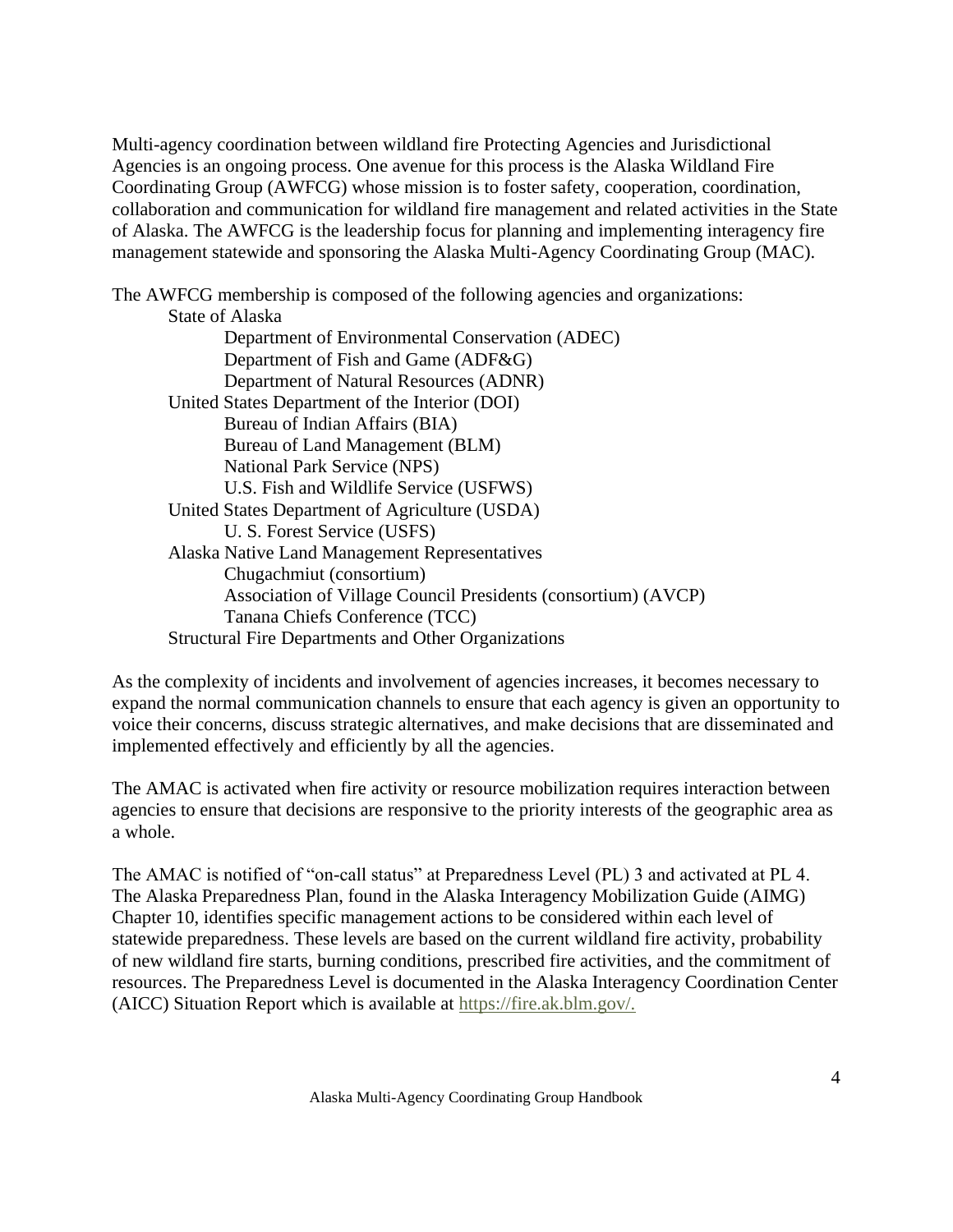The primary responsibility for the AMAC is to support wildland fire management for the agencies they represent. However, it is recognized that situations and events may influence this principle, and in a given situation, an all-hazard incident may be given priority. The AMAC may be activated to facilitate a coordinated response of wildland fire resources to all- hazard incidents. The AMAC may also be activated at the request, and in support, of the National Multi-Agency Coordinating Group (NMAC).

A support team in whole or part may be activated to support the AMAC. This team supports logistics, fire and fire aviation operations. utilizing the scalability of the Incident Command System. During PL 3, resources planning and financial support components of the AMAC Support team may be activated to assist the Mobilization and Operations programs in tracking and projecting glide paths for critical resources. Similarly, a finance support component of the AMAC Support may be activated to assist with overall fire cost tracking to aid in cost allocation activities.

# <span id="page-4-0"></span>**Mission**

The AMAC provides a forum to discuss strategic actions to be taken to ensure that an adequate number of resources are available to meet the anticipated needs. The AMAC considers agencyspecific fire management priorities, addresses politically and publicly sensitive issues that are common to all in an interagency format, and provides mutual support to NMAC.

The AMAC functions include:

- Assist in the establishment of priorities for allocation of resources.
- State and federal disaster response or coordination.
- Provide Political interfaces through 'One-voice".
- Provide information flow to the public, the media and involved agencies through the use of the Joint Information Center (JIC).
- Assist in the identification of strategic actions in anticipation for future needs.
- Provide, when needed, identification and resolution of issues common to all parties.
- Identify Protection objective revisions/Non-standard responses.
- Coordinate Prescribed Fire Activity authorizations at PL 4 & 5.
- Advise on burning restrictions.
- Coordinate with NMAC on intelligence and resource needs.

The following functions may be appropriate within the framework of the MAC group including but not limited to:

- Reallocate resources between incidents when necessary.
- Review policies/agreements for resource allocation.
- Recommend staffing extension guidelines for available resources.
- Review the need for involvement by other agencies.
- Determine the need for activation of national military resources.
- Initiates special actions to alleviate resource shortages to meet anticipated demands.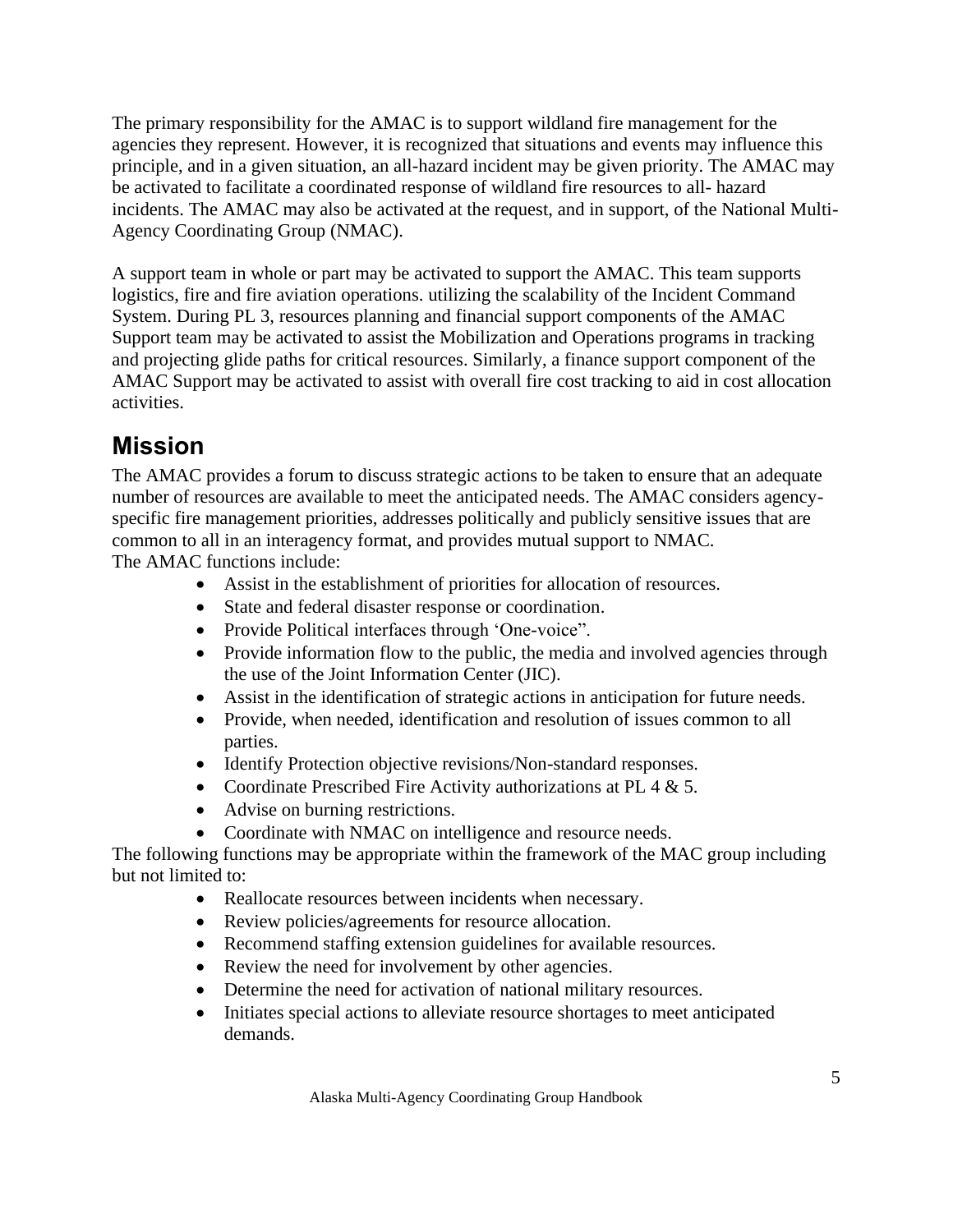# <span id="page-5-0"></span>**Organization**

# **AMAC Membership (Executive Membership)**

Members must have delegated authority to represent and make commitments on behalf of their agency. The AMAC will be comprised of one representative from each of the following agencies/entities:

Department of Natural Resources, Division of Forestry United States Department of the Interior (DOI), Bureau of Indian Affairs Bureau of Land Management, Alaska Fire Service US Fish and Wildlife Service National Park Service United State Department of Agriculture, Forest Service Alaska Native Land Management (one statewide representative) Alaska Interagency Coordination Center National Multi- Agency Coordination Group See Appendix A for Delegation of Authority to the AMAC. See Appendix B for current membership and contact information.

# <span id="page-5-1"></span>**Roles and Responsibilities**

The AMAC group does not direct the Incident or Protection Agency who retain the authority and responsibility for on the ground management (Control of Operations) of the incident organization.

The roles and responsibilities of the AMAC representatives are as follows:

- Assists in the prioritization of fire management incidents with the Protecting Agency Operations Chiefs. (AFS, DOF and USFS)
- Provide guidance on the allocation or re-allocation of scarce/limited resources among incidents to assure safe, productive wildland fire management activities commensurate with the priorities identified. The AMAC group may directly reallocate scarce/limited resources.

Each member is responsible to:

- Express their agency's priorities, issues, and concerns.
- Ensure that the collective situation status is provided and current by agency.
- Approve resource allocation priorities of ongoing incidents.
- Determine resource requirements and availability, by agency.
- Identify and resolve issues common to all parties.
- Review the need for subject matter expert involvement in the AMAC meetings.
- Brief regional and unit Agency Administrators on the AMAC decisions and implement those decision to the extent permitted by their agencies regulations and policies.
- Provide support to coordinating group reviews of Incident Management Teams and on the ground visits from NMAC.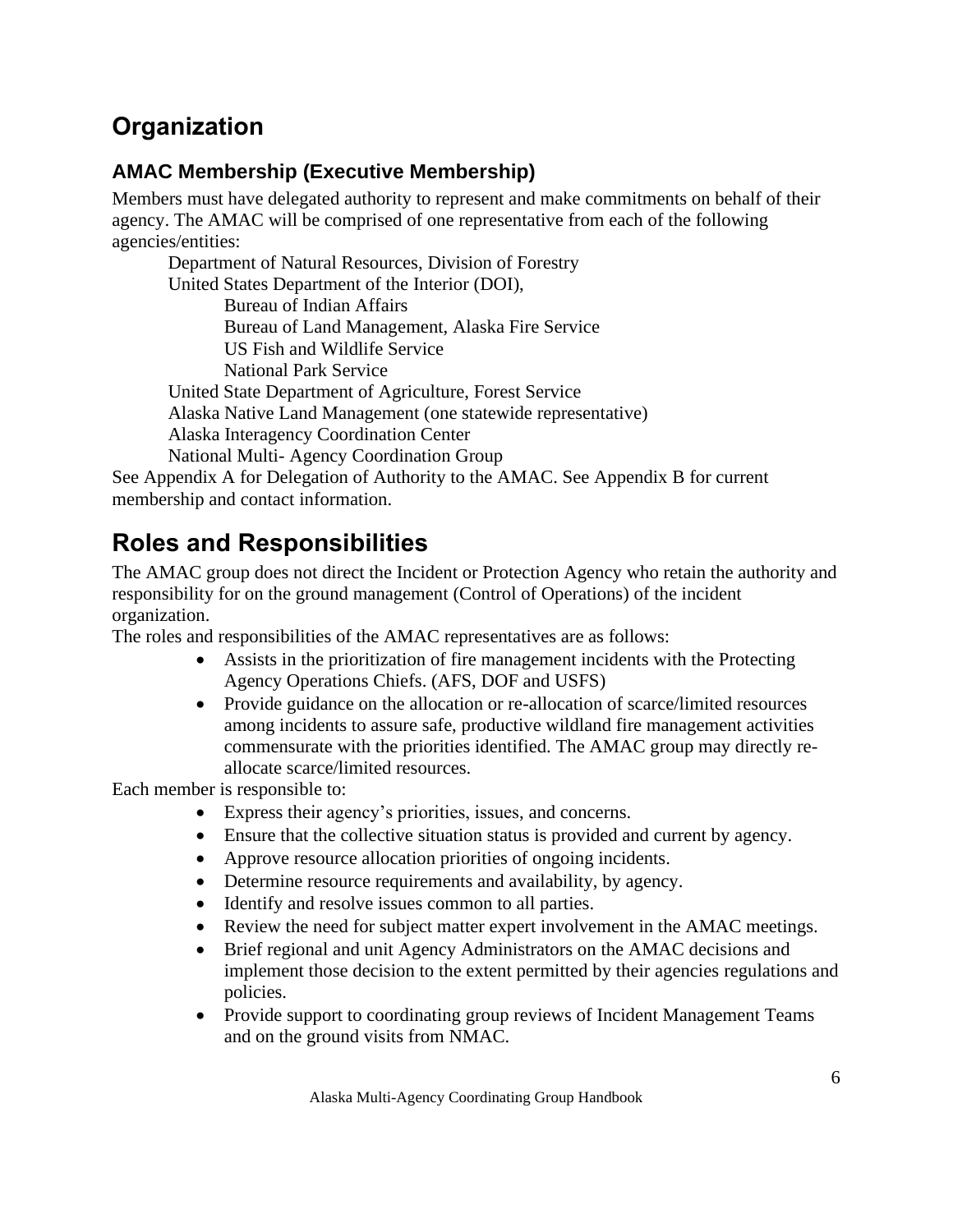# **AMAC Chair**

The AWFCG vice chair serves as the AMAC chair if individual represents one of the AMAC members on AWFCG. If the AWFCG vice chair is not a member of the AMAC, the next AMAC member on the AWFCG chair rotation will serve as the AMAC Chair. The AMAC Chair coordinates with the AICC Manager to activate the AMAC and continues to work closely with the AICC Manager and the AMAC Coordinator (MCCO) throughout the AMAC activation period. The Chair is the primary point of contact for NMAC. Primary duties consist of:

- Coordinates with AICC Manager in ordering MCCO and AMAC Support personnel.
- At PL3, notifies members and identified specialist to review recommended needs within the AMAC Operating Handbook.
- Facilitates issues needing AWFCG attention.
- Works with MCCO to determine which issues are AMAC vs AWFCG.
- In conjunction with the membership, determines the need for and facilitates Agency Executive briefings and conference calls. For example:
	- o Extreme firefighting resources shortages
	- o PL5 activity
	- o Air quality issues
	- o Safety
	- o Identified event(s) of significance
- Reviews and revises the AMAC Operations Handbook annually.
- Determines need for additional AMAC Group Representation beyond wildland agencies.
- Provides the MCCO a delegation. See Appendix C.

# **National Multiagency NMAC Representative (NMAC)**

The AMAC is represented on the NMAC by the Deputy Chief, Branch of Fire Management for the Fish and Wildlife Service who also serves as a non-voting member AMAC. For more information on NMAC expectations, see Appendix D.

- Provides timely national level incident information, firefighting resource status, and national priorities to the AMAC.
- Provides direction for the allocating and reallocating of firefighting resources among other Geographic Areas to meet NMAC priorities.
- On the National scale, anticipates and identifies future firefighting resource requirements, and coordinates firefighting resource issues to the AMAC.

# **Alaska Interagency Coordination Center (AICC) Manager**

- Determines the appropriate level of preparedness per Alaska Mobilization Guide.
- Contacts the AMAC Chair at PL3 to ensure management actions identified in the preparedness plan.
- Serves as, or assigns, the MCCO, until relieved. Orders additional members as needed for the AMAC Support Team. Will consider ordering MCCO and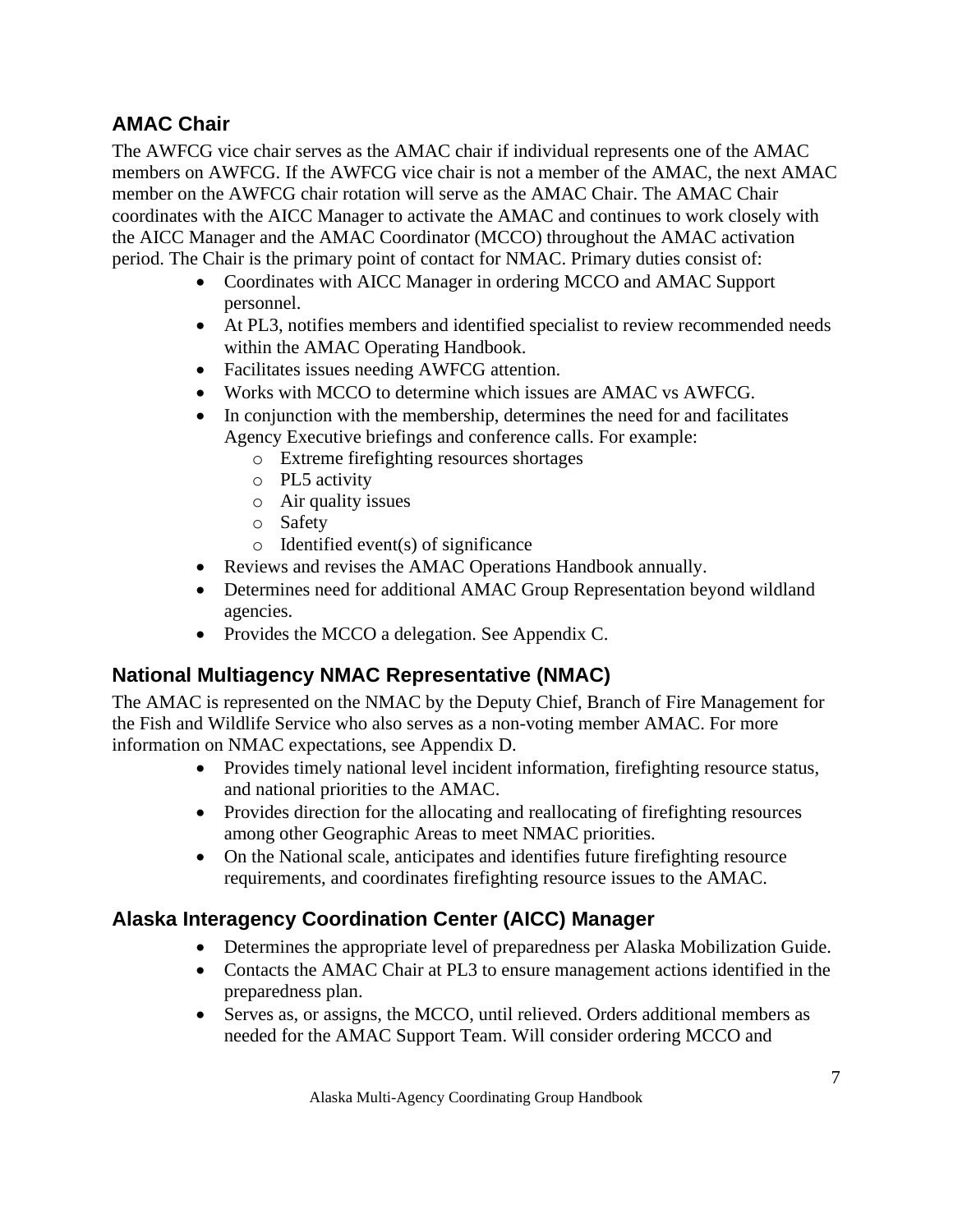additional support personnel to prepare for activation of the AMAC when PL3 is extended and/or elevation to PL 4 is expected. At PL 4, AICC sends out memo to all dispatch stations explaining that fires and resources are prioritized by the AMAC, and daily updates with decisions will be made on the teletype.

- Participates in the daily National level coordination calls.
- Implements AMAC decisions.

# **AMAC Coordinator (MCCO)**

- Obtains a delegation for implementing actions in PL3 from the AMAC chair.
- Sets up the area in which the AMAC Support team will operate. Refer to Appendix E for more information.
- Utilizes MAC Job Aid in Appendix F.
- Establishes with the AMAC concurrence, a daily schedule for meeting and conference calls. An example of a daily schedule of meetings can be found in Appendix F.
- Coordinates the AMAC meeting agenda. See Appendix H.
- Coordinates IC Call. Template found in Appendix I.
- Facilitates Managers Report. Format found in Appendix J.
- Facilitates Operations Incident Priorities Matrix using template found in Appendix K.
- Facilitates issues needing AMAC group attention.
- Obtains appropriate intelligence information necessary to support AMAC activities.
- Acquires and supervises clerical and administrative staff to support AMAC group activities.
- Ensures adequate subject matter expertise is available to support AMAC activities.
- Arranges for and manages facilities and equipment necessary to carry out AMAC group functions.
- Assists the AMAC group decision process by facilitating the groups' conference call and/or meeting.
- May facilitate AWFCG issue discussion following prioritization of fires and allocation of resources by the AMAC.
- Distributes and documents decisions and coordinates with AICC Manager to insure their prompt implementation.
- Prior to each meeting, completes an incident priority summary worksheet utilizing information from ICS 209s and intelligence gathered from ICs, Fire Management Officers (FMO) or Protecting Agency Fire Operations specialist for review by the AMAC.
- Coordinates documentation package that resides with the AICC Manager.
- Coordinates an After Action Review (AAR) before the AMAC is disbanded.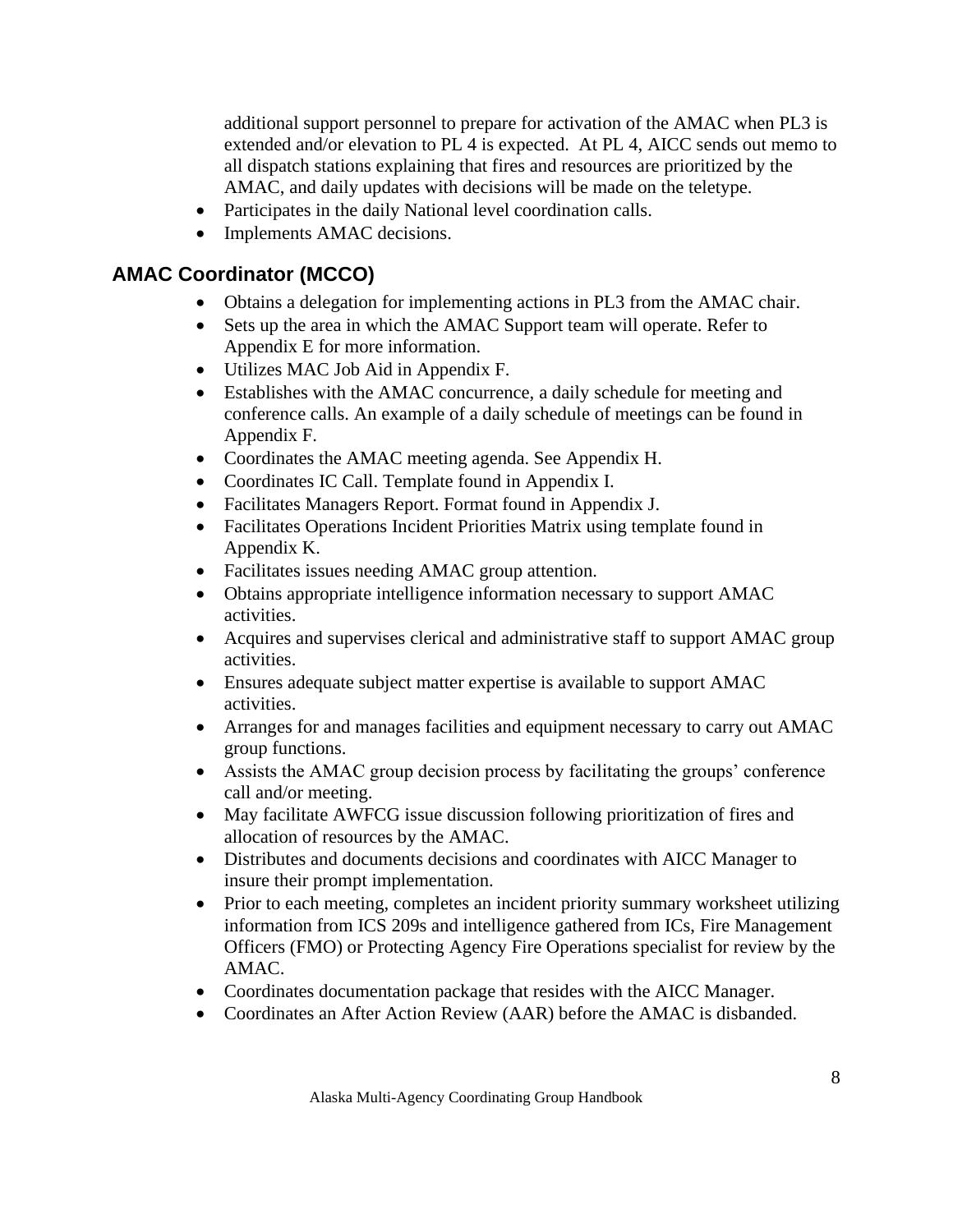# **Writer-Editor**

- Documents actions associated with meetings, conference calls and updates on large fires in soft copy (MS Word, PowerPoint, etc.) as well as hard copy (white boards, signs, etc.).
- Posts approved notes for distribution to AMAC and post to approved websites.
- Maintains hardcopy document box and digital copies
- Works for the MCCO

# **Support Specialists**

These Support Specialists provide information to assist in making informed decisions. Some of these positions will be working for AICC Manager and others will be working for the MCCO. The following positions will be filled as needed.

# **Protecting Agency Operations Representatives**

Ordered by the Protecting Agencies. Department of Forestry (DOF) Operations Forester, Alaska Fire Service (AFS) Chief of Fire Operations, and a United States Forest Service (USFS) representative (when warranted) brief the AMAC on the fire situation statewide, prioritize fires for the AMAC's resource allocations approval, and identify current and emerging issues and concerns for the AMAC to address.

- Makes recommendation for priority fire and resource allocations.
- Identifies current and emerging issues for the AMAC to address.
- Completes priority matrix when warranted. See Appendix K.
- Implements decisions for reprioritization of resources.
- Coordinates a proposed priority of the top 2-4 fires and a list of fires of interest for AMAC approval.
- At PL4, Protecting Agency Operation Representatives will each be assigned an intelligence specialist to assist in their operations.

# **Aviation Coordinator**

- Identifies critical needs and surplus along with timeframes.
- Identifies significant events.
- Coordinates with fires to meet needs.
- Commences consolidation of statewide fire aviation resources in PL3.
- May request an air intelligence specialist if needed as a part AMAC support.
- Crew Coordinator
- Identifies critical needs and surplus with the Protecting Agency Operations
- Identifies critical needs with timeframes along with timeframes.
- Identifies significant events that would impact operations and works with the Protecting Agency Operations.
- Coordinates with fires to meet needs.
- Commences consolidation of statewide crew resources in PL3.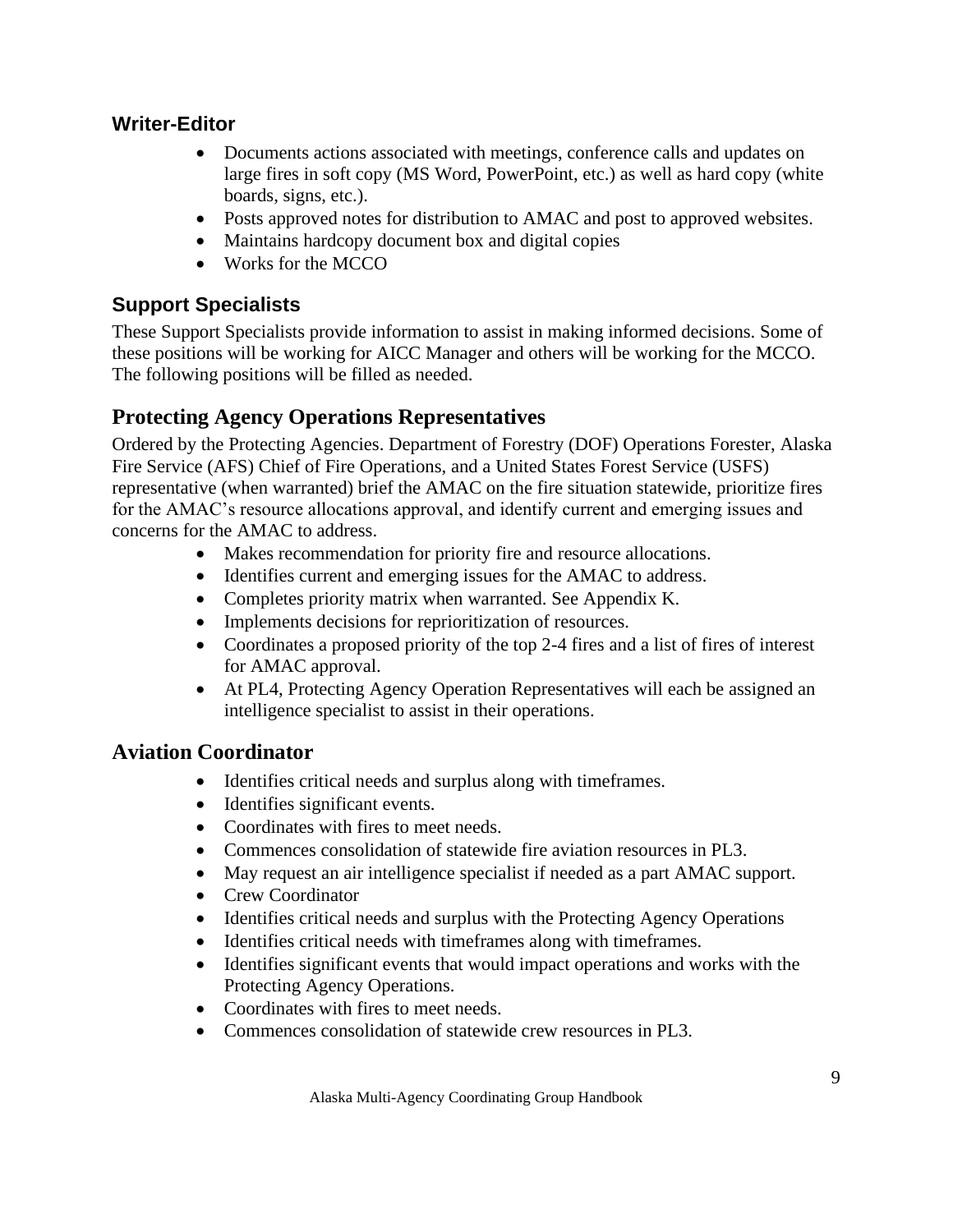# **Support Specialists from AICC**

These individuals attend the AMAC meetings and the IC call when requested to provide the current information and intelligence to the AMAC.

# **Joint Information Manager**

The Alaska Interagency Fire Information Center, also known as the Joint Information Center (JIC), reports to the AICC Manager, and coordinates with AFS and Alaska Division of Forestry (DOF) Public Affairs Officers (PAO) who provide coordination and guidance to the JIC Manager. Consider ordering at PL3, but circumstances may require activation at other preparedness levels. The JIC Manager works for the AICC Manager.

- Attends the AMAC and Incident Commander Call and other meetings as requested.
- Brings forward emerging issues from the public to the AMAC.
- Supervises Public Information Officers (PIOs) staffing the JIC. The number of PIOs may increase or decrease consistent with the need and Incident Command System (ICS) principles.
- Responds to phone contacts from affected publics, media, and agencies.
- Arranges for media interviews and conducts media briefings as needed.
- Provide information through personal contacts (i.e. "trapline") areas and areas of interest as appropriate.
- Coordinates with and supports Incident Management Teams (IMT) PIOs assigned to individual wildfire incidents.
- Provides fire information services for incidents and agencies without PIOs.
- Utilizes the most current social media to provide the agencies and public with current and accurate information.

# **Predictive Services Meteorologist**

- Provides information on significant events both current and forecasted, i.e., wind events, dry lightning, and changes in weather patterns.
- Produces a 3-5 day weather outlook.
- Works for the AICC Center Manager.

# **Fire Behavior Specialist**

- Coordinates fire behavior requests with the Jurisdictional Agencies and the three Operations Chiefs from the Protecting Agencies.
- Coordinates with the AMAC group for prioritization of fire behavior requests. The prioritization may include but not be limited to the following considerations:
	- o Emergent fires
	- o Fires in proximity to identified values
	- o Fires without obvious natural barriers
	- o Fires with long-term potential
	- o Politically or publicly sensitive fires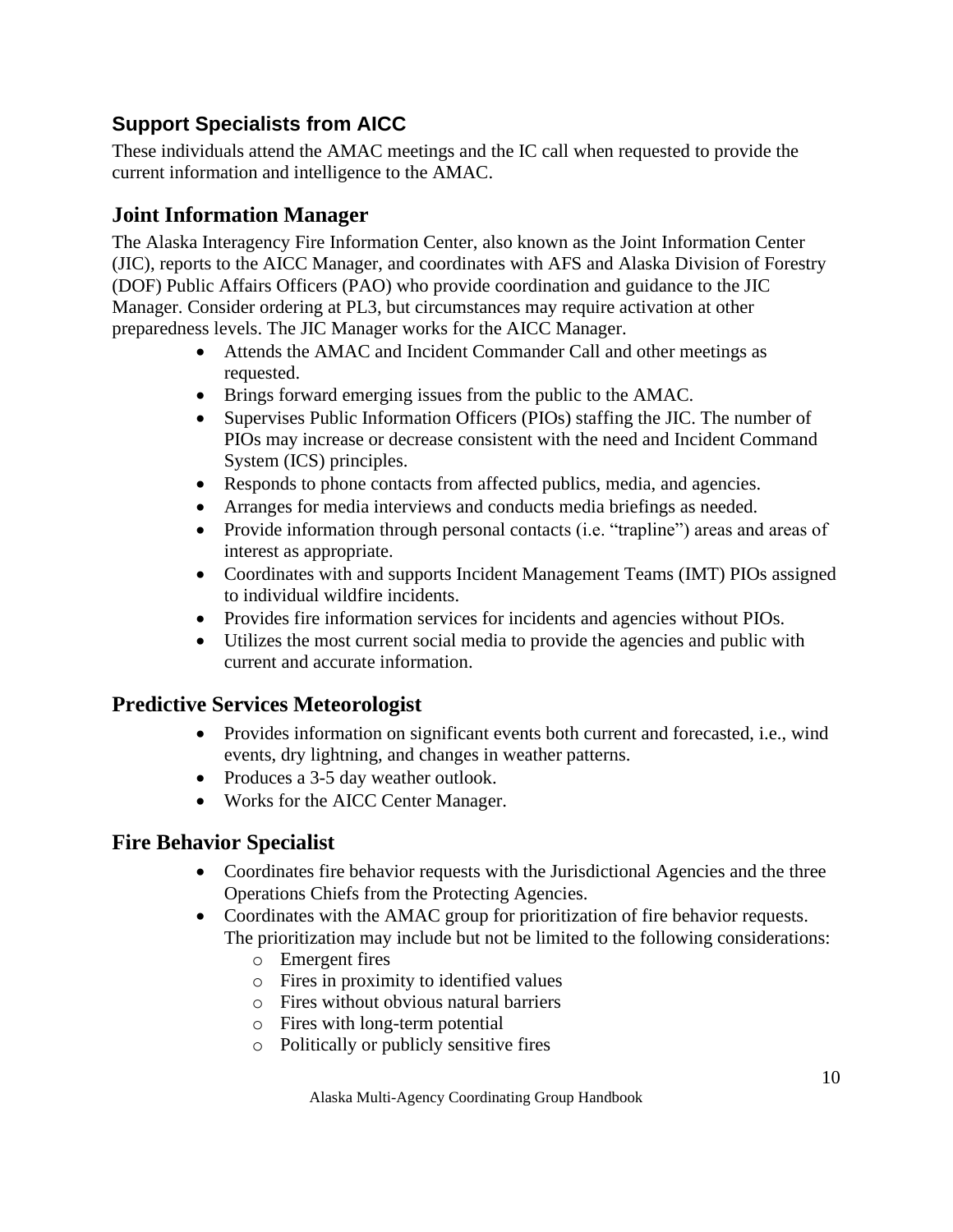- o Fires with potential for high costs
- Works with Predictive Services meteorologist to develop fuels advisory as needed.
- Works for the AICC Manager

# **Additional Support Personnel**

These positions are ordered during PL3, as needed, and initially be part of the AICC organization for information gathering and will be reassigned to the AMAC when the AMAC is operating. The number of positions is dependent on the complexity of the operations. The MCCO will determine the number and type of positions and will work with the AICC Center Manager daily to determine needs.

# **Situation Unit Leader**

- Keeps the AMAC informed of current fire situation, including new, active, contained, and staffed fires.
- Relays smokejumper status committed and available, IHC status, T2IA crew status, and the number of Type 2 crews assigned and available.
- Maintains total personnel count committed to Alaska fires.
- Monitors UTF list, pending, and filled resource orders via ROSS reports.
- Schedules ROSS reports for Overhead, Crews, Equipment, and Aircraft based on functional area needing prioritization.
- Provides visual display processing for daily IC calls and AMAC webinar
- Assists MCCO as needed.
- Works for the MCCO.

# **Safety Specialist**

- Provides the AMAC with organizing any on-sight reviews and to identify safety issues
- Monitors the overall safety situation for the geographic area.
- Understands and can communicate safety principles and policies in an interagency context.
- Facilitates the daily Incident Safety Officer Conference Call with IMT Safety Officers and State/Regional fire safety managers.
- Collects safety-related data from incidents/units and maintains a running trend analysis on accidents, injuries, fatalities, and issues. Recommend opportunities for lessons learned on accidents, injuries and near misses.
- When requested, coordinates, implements and daily reporting to AMAC roving Safety Team(s)

# **Air Resource Advisors**

• Ordered as needed to with work with Predictive Services in the development of air monitoring plans, advisories and reviews.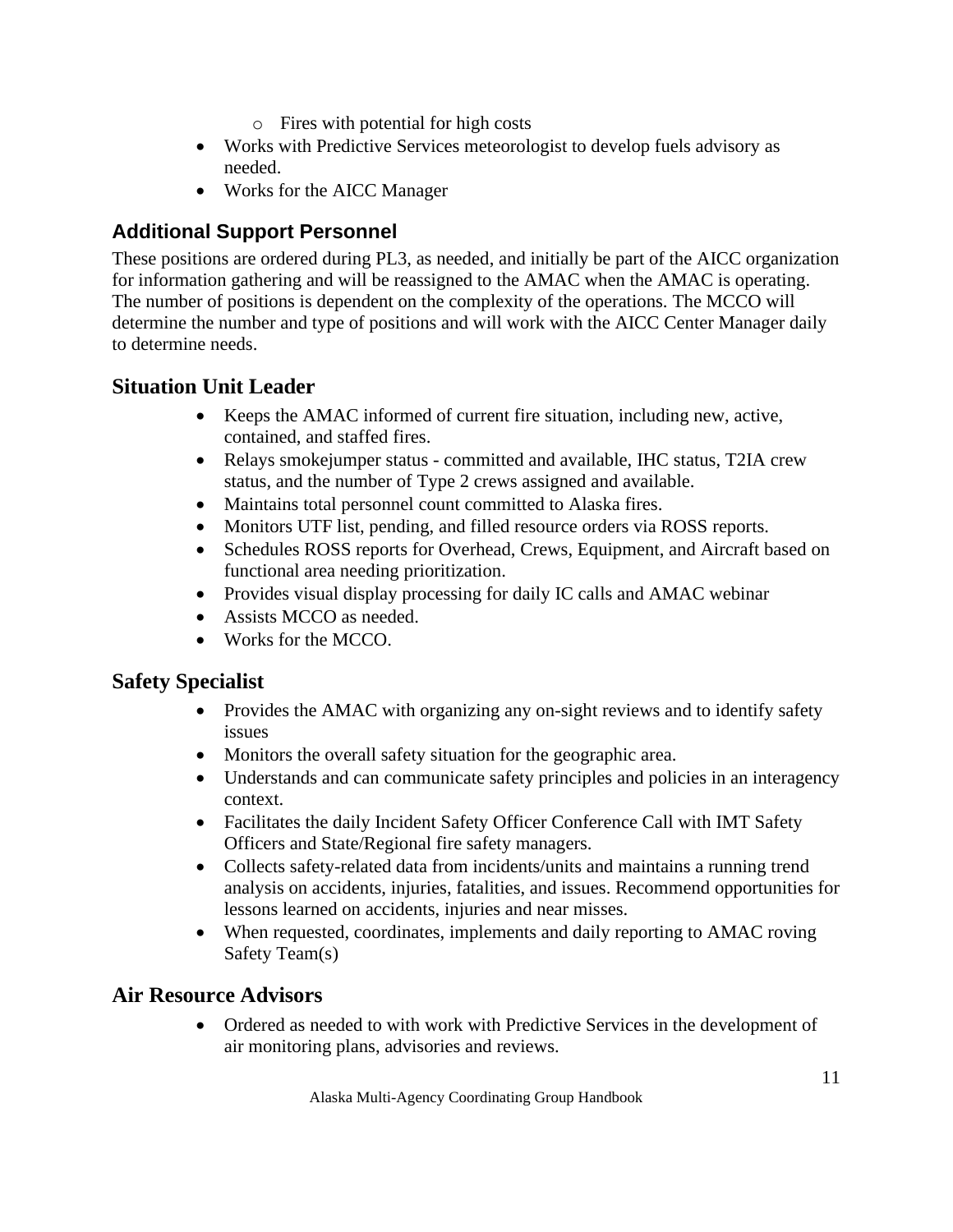# **Incident/Unit Representatives**

# **Incident Management Teams (IMT)**

The AMAC does not direct the Incident Management Teams who retain the delegated authority and responsibility for on-the- ground management of the incident organization. Incident management teams organizations are to expedite the transfer of critical intelligence through established dispatch channels. The AMAC will assist the Protecting Agency in the assignment of a Liaison to assist incoming IMTs.

Responsibilities of incident management teams:

- Complete Incident Status Summaries (Form ICS 209) in a timely manner.
- Keep Protecting Agency Fire Management Officers updated on activity and needs.
- Participate in AMAC conference calls as requested.
- Implement AMAC decisions as directed.
- Jurisdictional Agency Administrators Responsibilities include:
- Completes Wildland Fire Decision Support System entries, approves decisions and complete periodic assessments in a timely manner.
- Maintains a dialog with their respective agency AMAC Representative.
- Implements AMAC decisions to the extent possible as determined by their agencies regulations and policies

# <span id="page-11-0"></span>*General Operating Guidelines*

# **Activation Procedures**

Activation levels for the AMAC are directed by the Alaska Preparedness Plan. The AMAC may also be activated at the request of an AMAC member or NMAC.

# **Activities by Preparedness Level (PL)**

Preparedness Levels 1 & 2: AMAC members review of the AICC Situation Reports available at [https://fire.ak.blm.gov/.](https://fire.ak.blm.gov/)

# **Preparedness Level 3**

The AMAC will be placed in "on-call status." AMAC members will continue to monitor activity by reviewing the AICC Situation Report. Conference calls may occur for information sharing. AICC Manager and AMAC chair will review management actions in Alaska Mobilization Guide. As PL3 "plus" approaches, the AICC Manger will order MCCO and as needed Support Specialist to gather information needed when the AMAC is assembled and to be reassigned at that time to the MCCO.

# **Preparedness Levels 4**

AMAC members will be assembled as directed by the AMAC Chair or AICC Manager. Activation may involve daily conference calls or face-to-face meetings.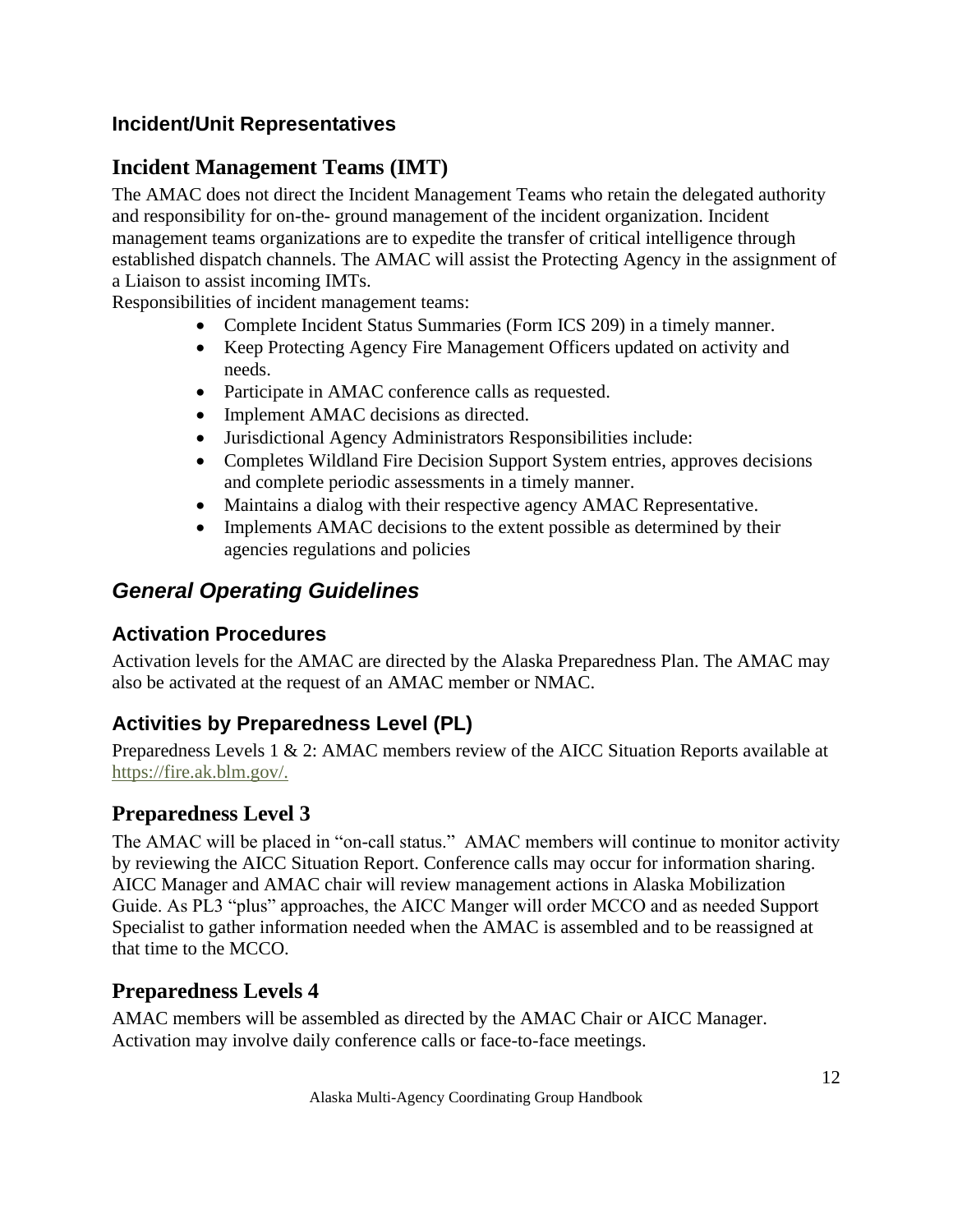# **Preparedness Levels 5**

AMAC members will be assembled as directed by the AMAC Chair for face-to-face meetings. AMAC members who have fires on the priority list or list of interest should gather intelligence prior to meeting to ensure agency needs are being met.

# <span id="page-12-0"></span>*AMAC Meetings*

# **General Meeting**

- AMAC will focus on identified issues, make decisions, and provide needed resolution to the issues.
- New issues may be added to the agenda as appropriate. The MCCO will provide a standard meeting agenda (see Appendix H). The Coordinator will follow the agenda and will keep unscheduled items/issues to a minimum.
- Additional meetings to support Operations and Budget relative to AMAC concerns may be held with attendance as appropriate.

# *Attendance*

The following are expected to attend the AMAC general meetings:

- MCCO Coordinator, Chair, and Members
- AICC Meteorologist
- Protecting Agency Operations
- Aviation Coordinator
- Crew Coordinator
- Safety Specialist
- NMAC Representative
- AICC Manager
- JIC Manager
- Writer-Editor

The following subject matter experts maybe called upon as needed:

- Long Term Fire Behavior Analyst or equivalent assigned to AICC
- AICC Intelligence Coordinator
- Lead Resources Planner
- Air Resource Advisor

### *Agenda*

Meeting agendas will identify, address and action taken to resolve:

- Make a daily determination to prioritize fires for resource allocation.
- Current and emerging issues or concerns.
- Members' special interests or concerns.
- Each meeting the Protecting Agency Operations Specialists will give a brief summary of each fire, critical needs etc.
- Resource allocations.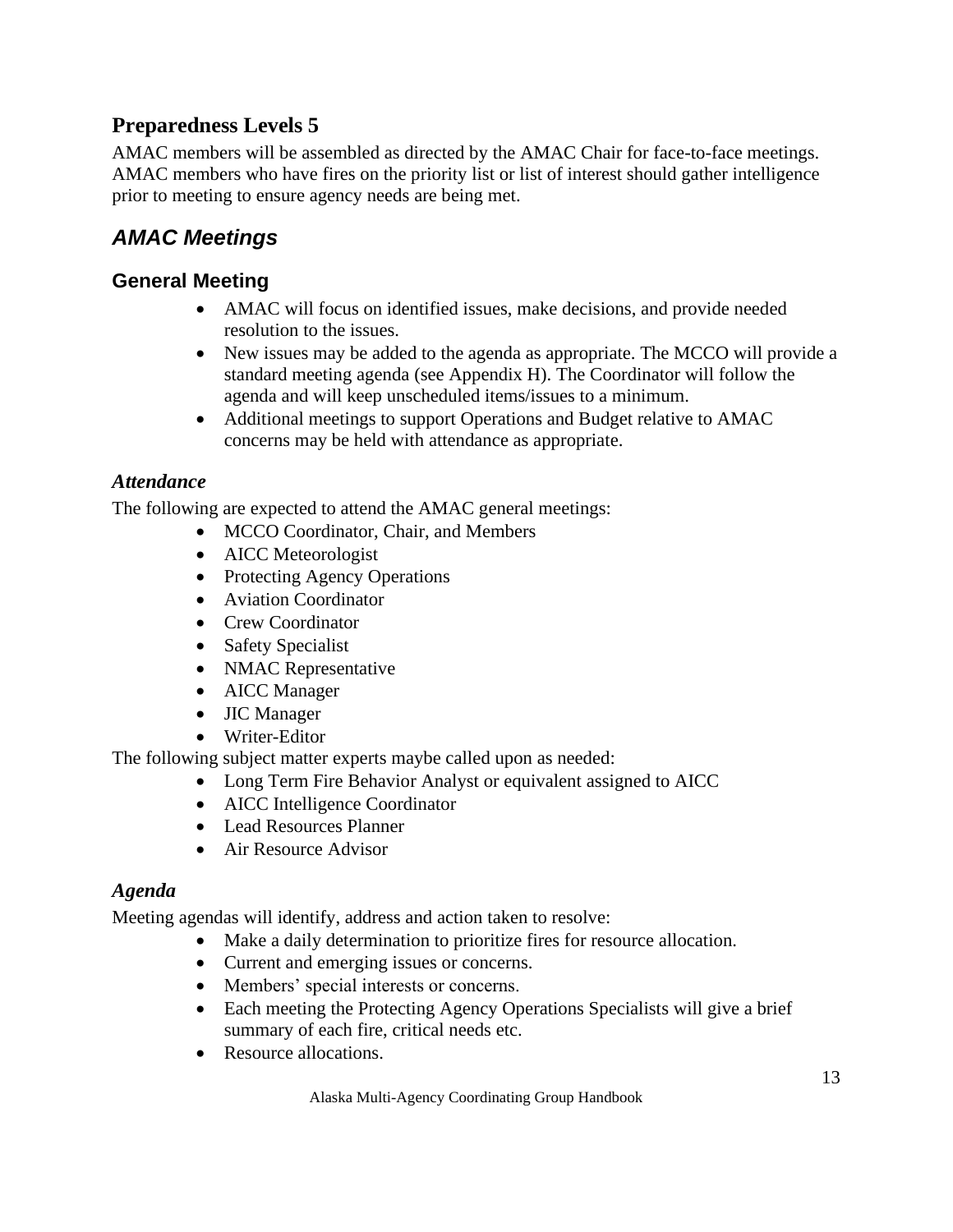- WFDSS analysis priorities.
- Political or media queries.
- A plan for implementing AMAC decisions.
- Implementation status of previous decisions.
- Report to NMAC Representative updates and allocation needs.
- Status of the JIC and issues relating to their operations.

Subject matter experts will brief the AMAC on:

- Current situation
- Significant events

### *Forms and Templates*

The following AMAC forms and template scan be found in Appendix H and I:

- AMAC Manager's Report (functional report found in the AMAC folder on the network)
- AMAC General Meeting/Call

# *Decisions*

Decision Process: Consensus is a group decision-making process that works to include all persons making the decision; a quorum of 51% of the voting members is required to conduct a vote. The process to evaluate a proposal and arrive at a decision is:

- 1. Presentation: The sponsor introduces the topic and suggested proposal.
- 2. Discussion: Each member is afforded the opportunity to air either affirming or dissenting opinions for the group's consideration and deliberation. If the opinion is dissenting, the member may suggest alternatives. The goal is to analyze the topic, identify opinions and, if necessary, develop alternatives.
- 3. Formation of a proposal: Based on the discussion, the original proposal or an amended or re-phrased proposal is configured for a vote.
- 4. Call for consensus: Consensus decision making does not require unabridged agreement by all members; a majority vote of attending voting members is sufficient for a decision. All decisions will be recorded in the minutes.

If the members determine that the issue warrants further investigation, the Chair may establish a task group to develop alternative(s) for the full group's consideration. The task group will be given a due date and discussion scheduled for a future meeting and voting reverts to a simple majority vote.

Some issues will involve trade-offs and the various decision alternatives will not satisfy everyone. However, once a decision has been reached, all members agree to abide with the group's decision and implement that decision to the extent possible within their respective agencies. It is recognized that for a decision to be implemented it must comply with individual agency's rules and regulations.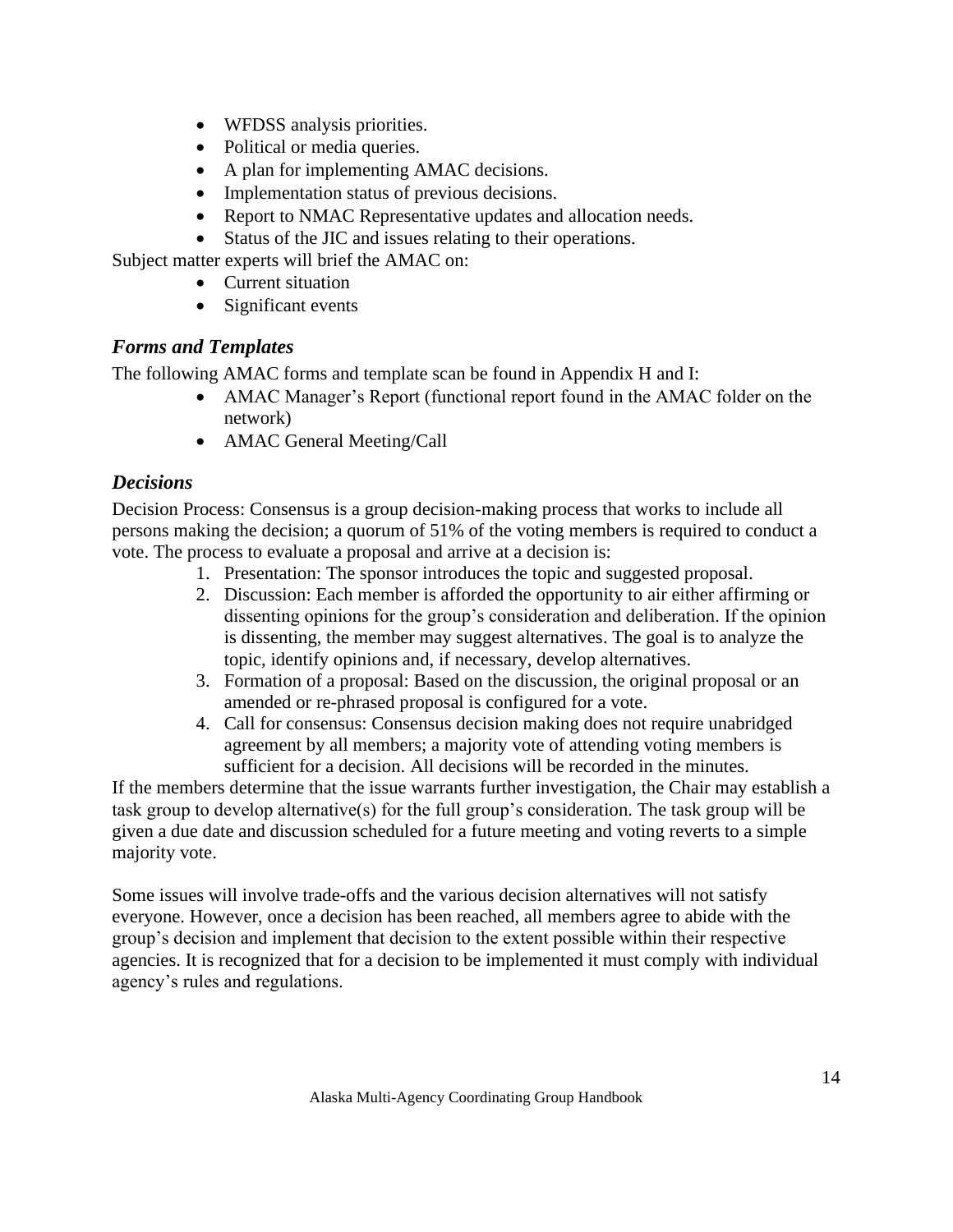All AMAC decisions will be documented in writing and filed with AICC through the AICC Manager. Decisions regarding resource prioritization and assignment will be distributed via the teletype immediately following the AMAC meeting.

The AMAC members will ensure AMAC decision documents are distributed to agency administrators, incident commanders, center managers, fire management officials, the NMAC, and other involved individuals/entities as necessary.

### *Documentation*

It is the AMAC Coordinator's responsibility to ensure attendance, issues, priorities, and decisions are recorded. Those records will be permanently maintained and located at AICC by the AICC Manager and available for review.

# **Executive Meeting/Conference**

#### *Attendance*

The following are expected to attend the AMAC Executive Meeting:

- AMAC Chair and Voting Members
- AMAC Coordinator
- AICC Manager
- Writer-Editor

### *Agenda*

Agenda may or may not be provided. At the end of the General Meeting, the AMAC Coordinator will ask if an Executive Session is needed. In other situations, a session will be known ahead of time and the Chair may have developed an agenda.

### *Forms and Templates*

There are no forms or templates for this meeting.

### *Decisions*

Issues brought before the AMAC will be acted on by consensus. Collaborative decision will be made and tasks assigned.

#### *Documentation*

Notes may be taken by individual AMAC members. The AMAC will determine what, if any talking points will be disseminated outside of the Executive AMAC and how.

# **Operations Support**

# **Incident Commander Call**

#### *Attendance*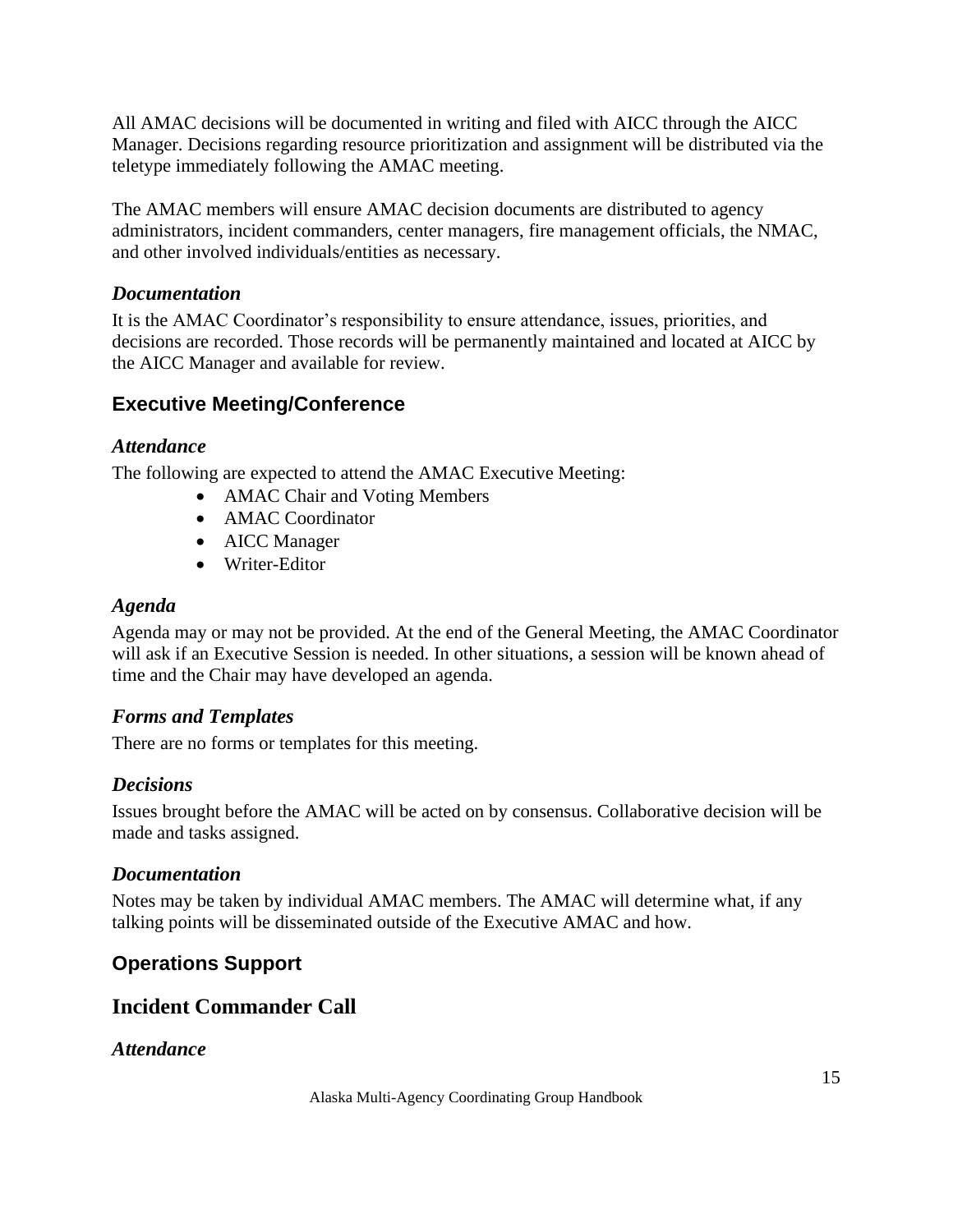The following are expected to attend the Incident Commander Conference Call:

- MCCO who coordinates
- DOF, USFS and AFS Operations Specialists
- Incident Commanders Type 1, 2 and 3
- AMAC Chair
- Situation Unit Leader
- Aviation Coordinator
- JIC Manager
- Writer-Editor

### *Agenda*

- Roll Call
	- o Incident Update
	- o Incident Objectives for the day and the probability of success
	- o Prior day successes/challenges
	- o Critical resource needs
	- o Identify threats to be mitigated
	- o Critical objectives to be accomplished with resources
	- o Resources available to be reassigned
	- o Injuries or other safety concerns
	- o Additional items of interest
- Protection Agency Operations Specialist
- AMAC Chair Questions/Comments

### *Forms and Templates*

Operations Incident Commander Conference Call template is found in Appendix I.

### *Decisions*

Information gathering only.

#### *Documentation*

Notes from the meeting will be kept as required; however, they will not be disseminated.

# **Operations Prioritization and Resource Allocation Meeting**

### *Attendance*

DOF, USFS and AFS Operations Specialists

- AMAC Chair
- Personnel assisting DOF and Operations Specialists (if needed)
- AMAC Coordinator
- AICC Manager
- Crew Coordinator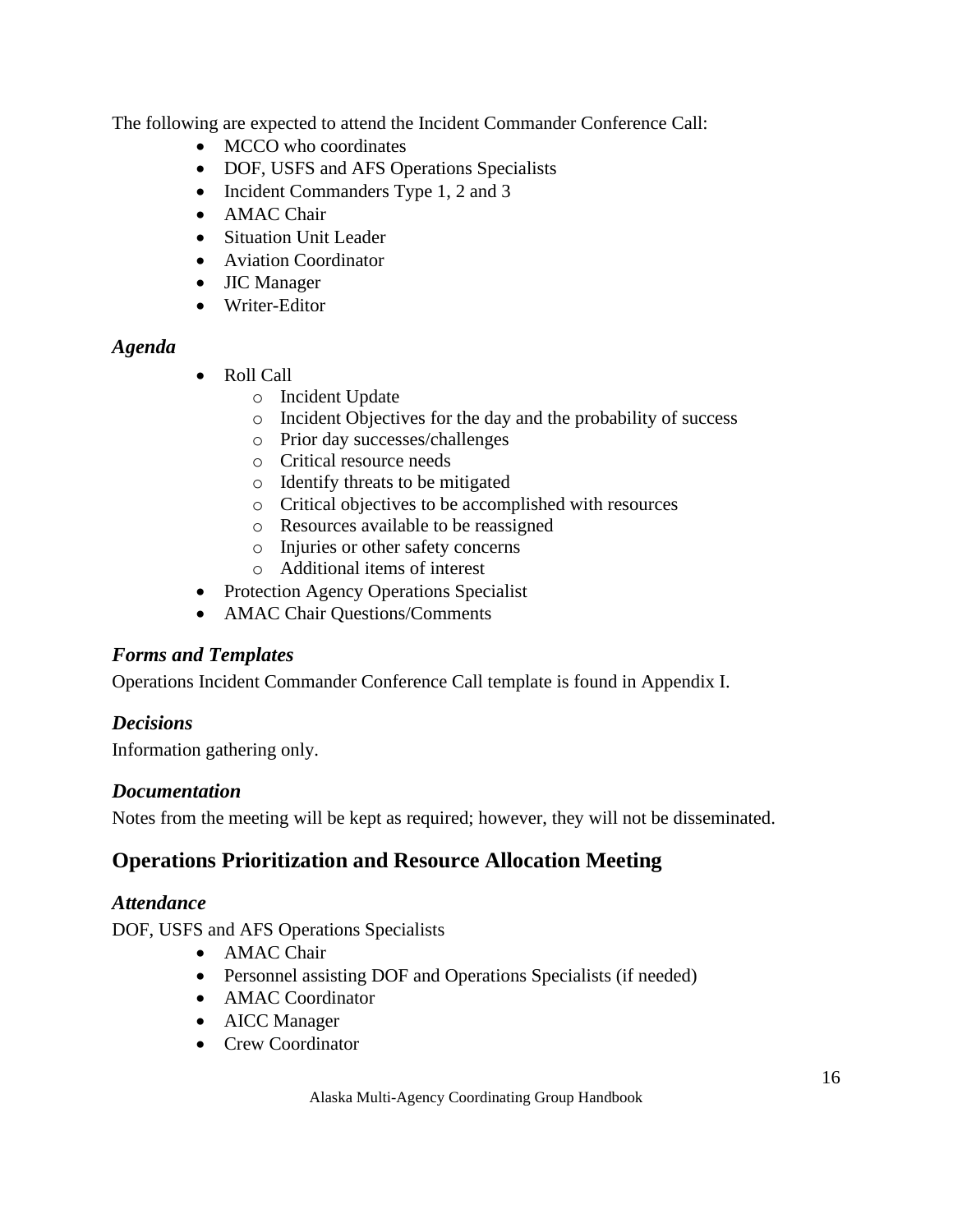• Writer-Editor

# *Agenda*

- Prioritization of incidents for Alaska for consideration by the AMAC.
- Allocation of critical resources.

# *Forms and Templates*

An Operations Prioritization Matrix (illustration) can be found in Appendix K. The functional one can be found in the AMAC folder on the network.

# *Decisions*

Draft prioritization of all large fires across the land of Alaska for consideration by AMAC. Allocation of critical resources determined

# *Documentation*

Matrix for initial prioritization that serves as a starting point for Operations will be kept in the MAC folder.

# *De-Activation*

As the fire resources situation moderates and preparedness levels no longer warrant the AMAC's role, a recommendation to de-activate will be made by the AICC Manager.

The AMAC Coordinator will remain activated with support personnel as needed to complete necessary documentation and secure records. Documentation will reside with the AICC Manager.

# <span id="page-16-0"></span>*NMAC Group and AMAC Group Coordination*

The NMAC and AMAC will coordinate and cooperate to provide resources for national deployment by considering innovative management strategies for allocation and reallocation of scarce resources. The NMAC initiates conference calls with AMAC and other Geographic Area Multi-Agency Coordinating Groups as the situation warrants.

The NMAC gathers information from Geographic Areas to prioritize and allocate resources in accordance with the national strategy. NMAC may request:

A description of the AMAC decision process in setting priorities.

An assessment of the current and projected situation.

An analysis of weather conditions.

Resources required to accomplish priority incident objectives.

Justification for assignment of Type 1 IMTs.

NMAC documents including the NMAC's Operating Plan and Incident Prioritization Worksheet are available [http://www.nifc.gov/nicc/administrative/nmac/i ndex.html](http://www.nifc.gov/nicc/administrative/nmac/i%20ndex.html)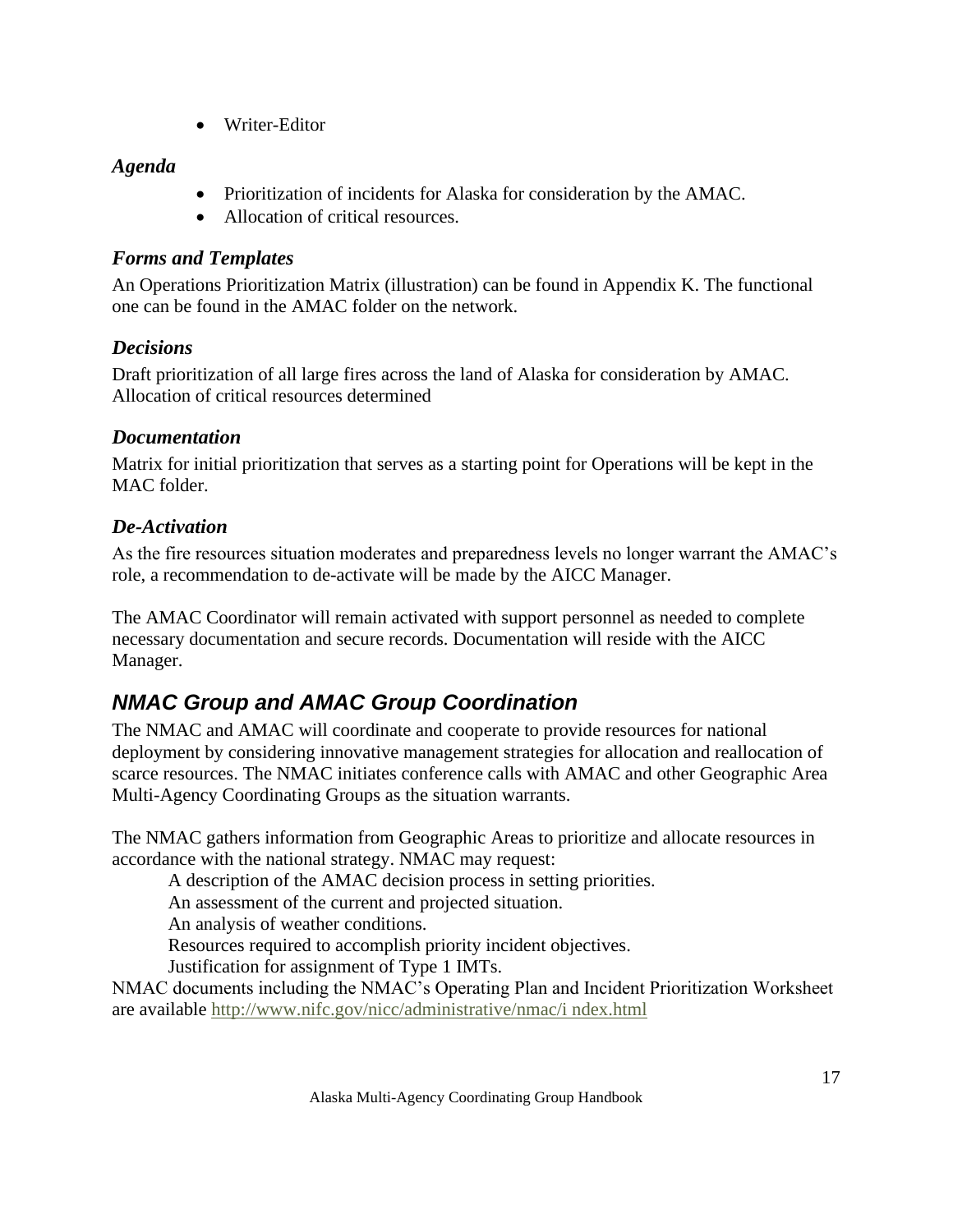# <span id="page-17-0"></span>*Review & Modification of the AMAC Handbook*

This Operating Handbook will be reviewed annually by the AICC Manager, AMAC Chair, AWFCG Chair and modified as needed.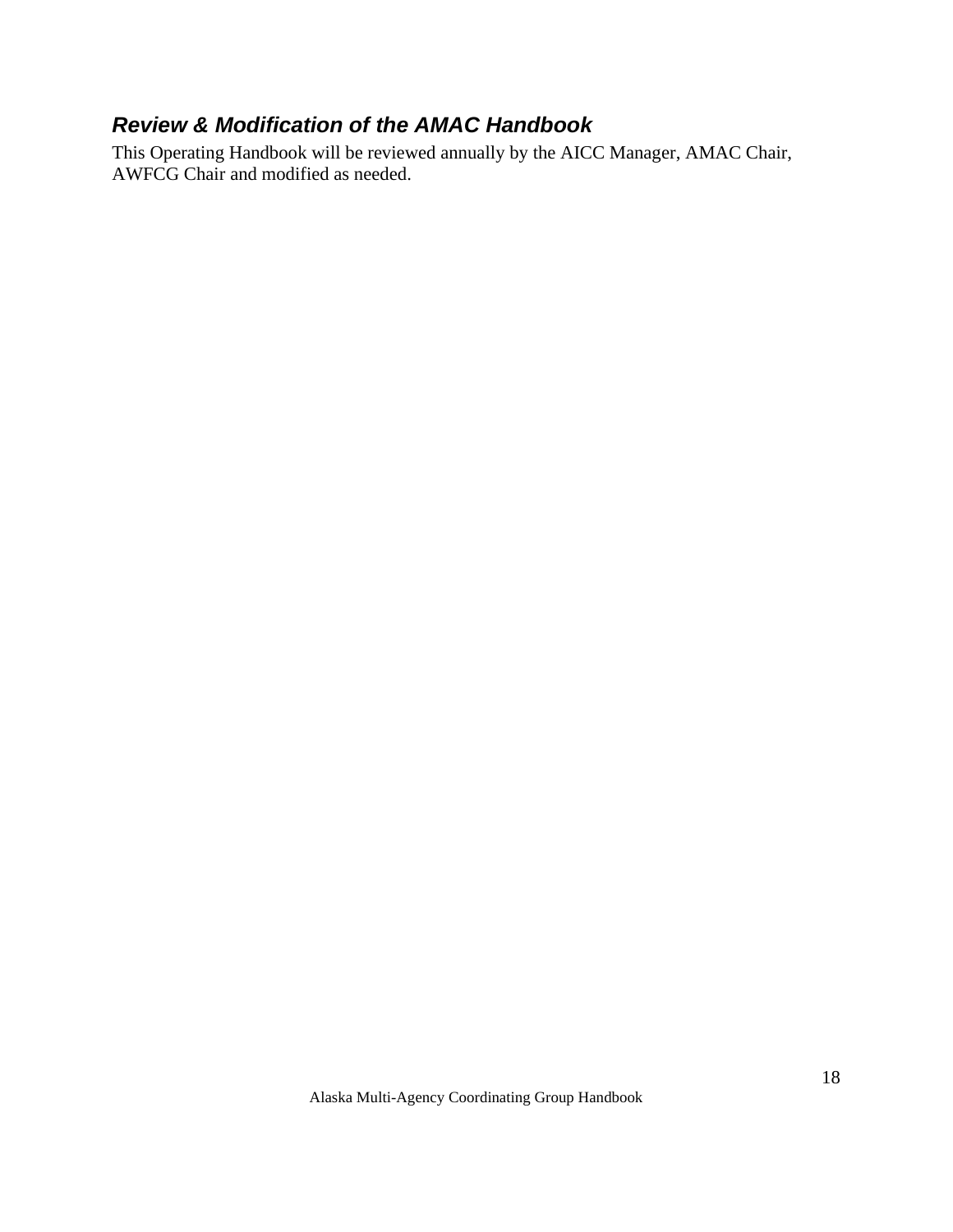# <span id="page-18-0"></span>**APPENDIX A – Delegation of Authority**

See Master Agreement for roles and responsibilities as assigned to the Jurisdictional and Protection Agencies.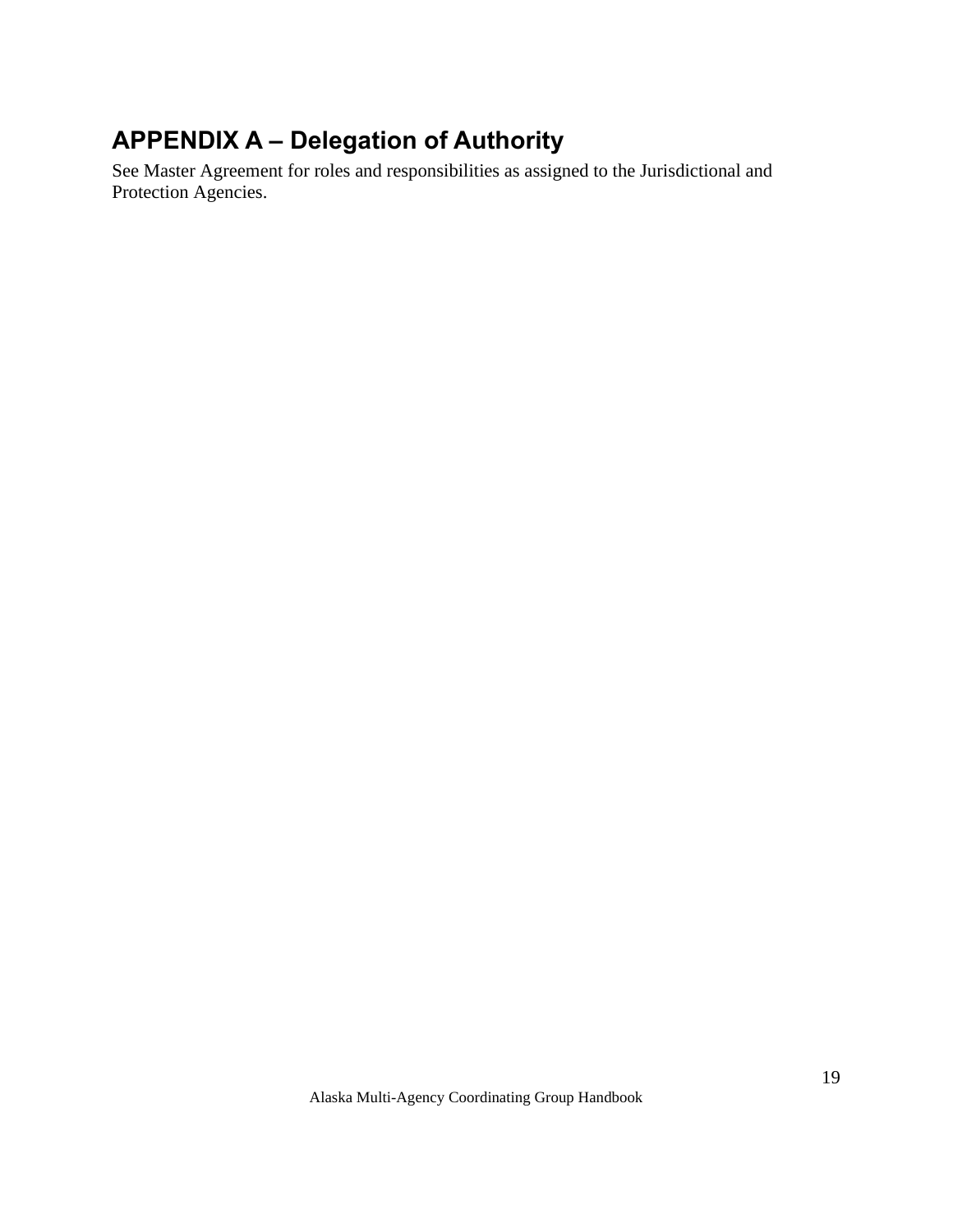# <span id="page-19-0"></span>**APPENDIX B - AMAC Contact List**

| AMAC CONTACT LIST |        |       |        |          |  |  |  |  |
|-------------------|--------|-------|--------|----------|--|--|--|--|
|                   |        |       |        |          |  |  |  |  |
| Membership        |        |       |        |          |  |  |  |  |
| <b>NAME</b>       | Agency | Phone | Mobile | $E-MAIL$ |  |  |  |  |
|                   |        |       |        |          |  |  |  |  |
|                   |        |       |        |          |  |  |  |  |
|                   |        |       |        |          |  |  |  |  |
|                   |        |       |        |          |  |  |  |  |
|                   |        |       |        |          |  |  |  |  |
|                   |        |       |        |          |  |  |  |  |
|                   |        |       |        |          |  |  |  |  |
|                   |        |       |        |          |  |  |  |  |
|                   |        |       |        |          |  |  |  |  |
|                   |        |       |        |          |  |  |  |  |
|                   |        |       |        |          |  |  |  |  |
|                   |        |       |        |          |  |  |  |  |
|                   |        |       |        |          |  |  |  |  |
|                   |        |       |        |          |  |  |  |  |
|                   |        |       |        |          |  |  |  |  |
|                   |        |       |        |          |  |  |  |  |
|                   |        |       |        |          |  |  |  |  |
|                   |        |       |        |          |  |  |  |  |
|                   |        |       |        |          |  |  |  |  |
|                   |        |       |        |          |  |  |  |  |
|                   |        |       |        |          |  |  |  |  |
|                   |        |       |        |          |  |  |  |  |
|                   |        |       |        |          |  |  |  |  |
|                   |        |       |        |          |  |  |  |  |
|                   |        |       |        |          |  |  |  |  |
|                   |        |       |        |          |  |  |  |  |
|                   |        |       |        |          |  |  |  |  |
|                   |        |       |        |          |  |  |  |  |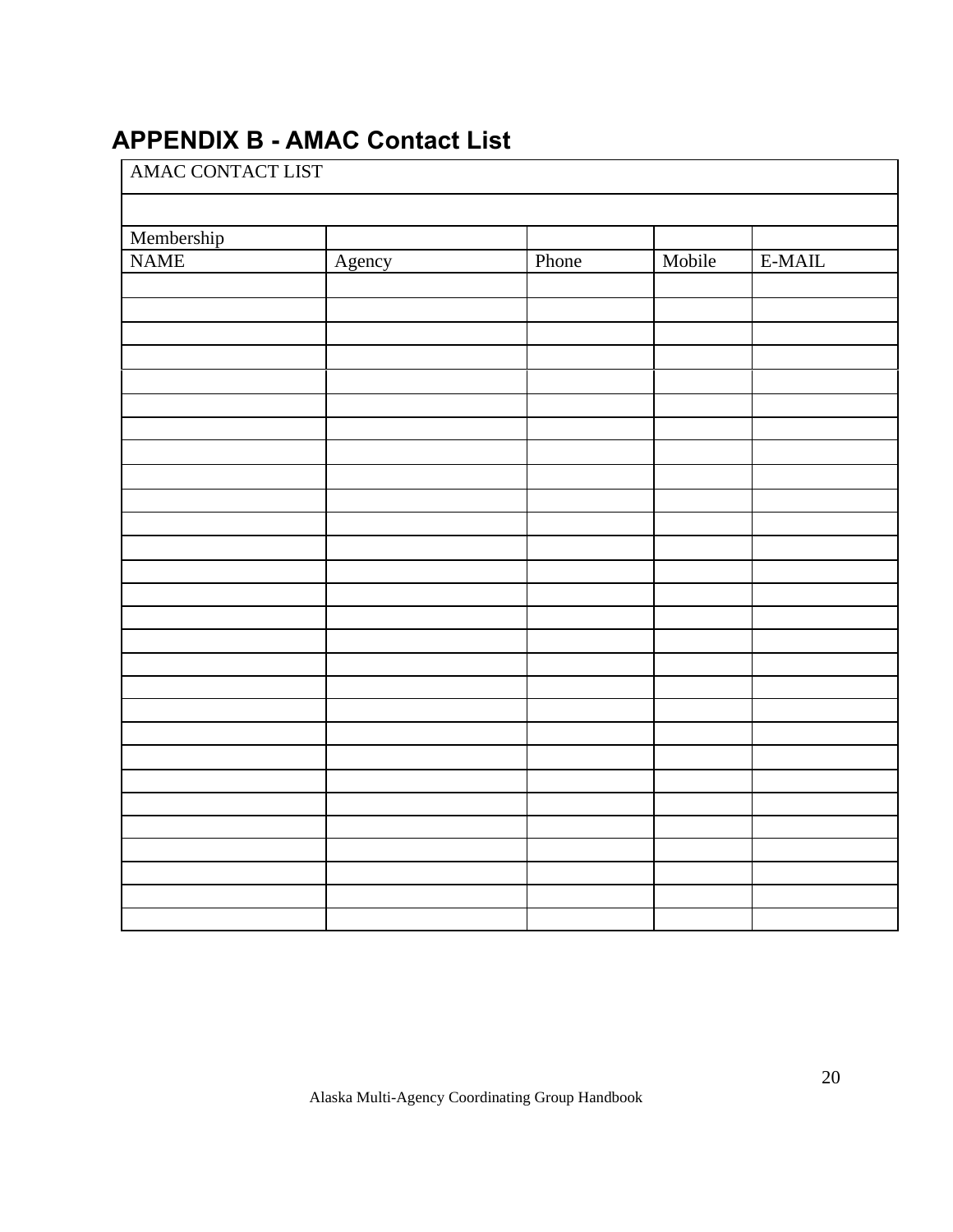# <span id="page-20-0"></span>**APPENDIX C - Sample Letter of Delegation to the AMAC Coordinator**

AWFCG Letterhead To: (Proposed AMAC Coordinator)

From: AMAC Chair

Subject: Delegation of Authority for Alaska Multi-Agency Group Coordinator

This memorandum provides official delegated authority to act as the Alaska Multi- Agency Coordinating Group (MCCO) Coordinator in the following areas:

Operate in accordance with the AMAC Operating Handbook. Facilitate AMAC Group Meeting and conference calls. Implement decisions of the AMAC. Signature Authority for direction/procedural correspondence as it relates to AMAC decisions.

Further, you are responsible for ensuring that agency policies and procedures are maintained, agency administrators are informed of decisions and actions, and operational decisions are implemented.

Signature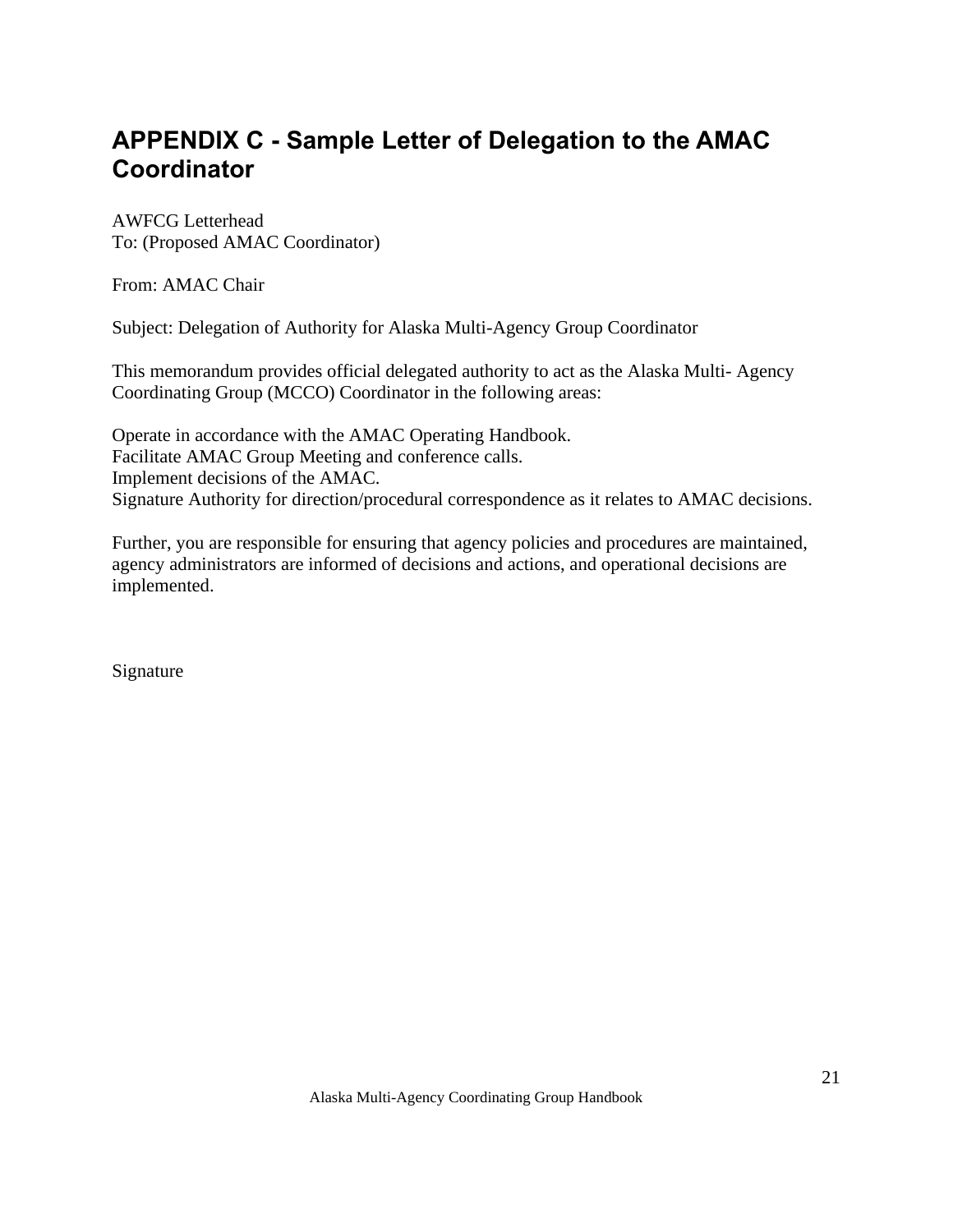# **APPENDIX G - Alaska Multi-Agency Coordinating Group Meeting Schedule**

<span id="page-21-0"></span>

| <b>Figure 2 MCCO Support Cycle</b> |                         |                  |                       |                        |                        |               |                  |      |      |      |                       |      |
|------------------------------------|-------------------------|------------------|-----------------------|------------------------|------------------------|---------------|------------------|------|------|------|-----------------------|------|
| 0700<br>0800                       |                         | 0900             | 1000                  | 1100                   | 1200                   | 1300          | 1400             | 1500 | 1600 | 1700 | 1800                  | 1900 |
| 0730 - NICC Call                   |                         |                  |                       |                        |                        |               |                  |      |      |      |                       |      |
| 1.a. Prep: IC Call                 |                         |                  |                       |                        |                        |               |                  |      |      |      |                       |      |
|                                    | 1.b. IC Call            |                  |                       |                        |                        |               |                  |      |      |      |                       |      |
|                                    |                         | 0900 - UYT Call  |                       |                        |                        |               |                  |      |      |      |                       |      |
|                                    |                         | 0930 - AFS Call  |                       |                        |                        |               |                  |      |      |      |                       |      |
|                                    |                         | 0945 WX Briefing |                       |                        |                        |               |                  |      |      |      |                       |      |
|                                    |                         |                  | 1000 - Statewide Call |                        |                        |               |                  |      |      |      |                       |      |
|                                    |                         |                  | 1015 - DOF Prep Call  |                        |                        |               |                  |      |      |      |                       |      |
|                                    |                         |                  | 1100 - Finance Call   |                        |                        |               |                  |      |      |      |                       |      |
|                                    |                         |                  | 1.c. Document         |                        |                        |               |                  |      |      |      |                       |      |
|                                    |                         |                  | Meeting               |                        |                        |               |                  |      |      |      |                       |      |
|                                    | 2.a. Prep: Incident     |                  |                       |                        |                        |               |                  |      |      |      |                       |      |
|                                    | <b>Priority Meeting</b> |                  |                       |                        |                        |               |                  |      |      |      |                       |      |
|                                    |                         |                  |                       | 2.b. Incident Priority |                        |               |                  |      |      |      |                       |      |
|                                    |                         |                  | to Ops                |                        |                        |               |                  |      |      |      |                       |      |
|                                    |                         |                  |                       |                        | 2.c. Incident Priority |               |                  |      |      |      |                       |      |
|                                    |                         |                  |                       | Meeting                |                        |               |                  |      |      |      |                       |      |
|                                    |                         |                  |                       |                        |                        | 2.d. Document |                  |      |      |      |                       |      |
|                                    |                         |                  |                       |                        |                        | Meeting       |                  |      |      |      |                       |      |
|                                    |                         |                  |                       |                        |                        |               |                  |      |      |      |                       |      |
|                                    | 3.a. Prep: MAC Meeting  |                  |                       |                        |                        |               |                  |      |      |      |                       |      |
|                                    |                         |                  |                       |                        |                        |               | 3.b. MAC Meeting |      |      |      |                       |      |
|                                    |                         |                  |                       |                        |                        |               |                  |      |      |      | 3.c. Document Meeting |      |

Alaska Multi-Agency Coordinating Group Handbook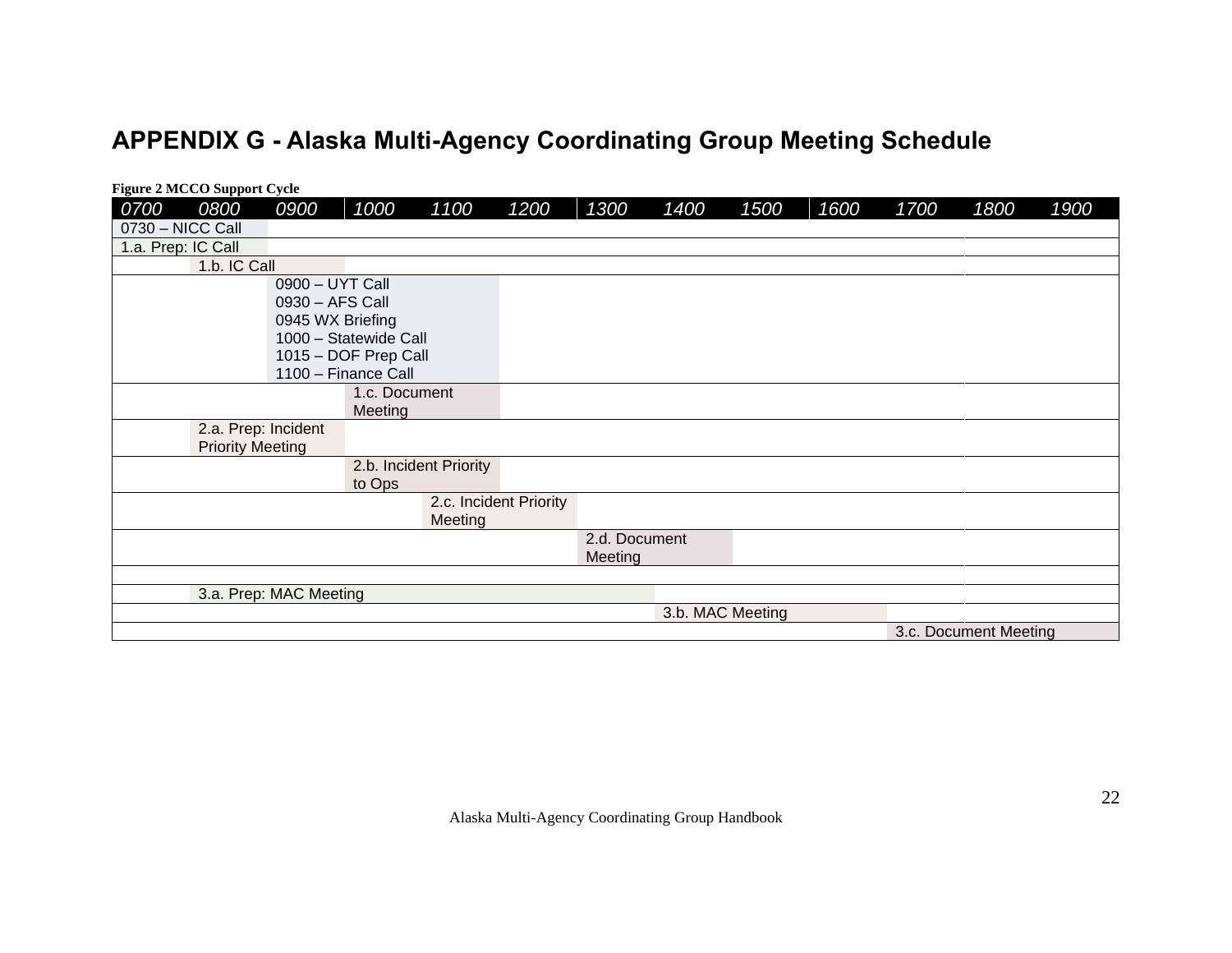# <span id="page-22-0"></span>**APPENDIX H - Sample AMAC Meeting Agenda**

### *Agenda Item*

- Roll Call
- National Situation/NMAC Update
- National Resource Update
- Alaska Situation and Resource Update
- Summary of Statewide Fire Activity
	- o AFS Representative
	- o DOF Representative
	- o Aviation Operations
	- o Safety
- AMAC
- Incident Priorities MCCO
- Critical Needs

### *Draft Incident Priority for Operational Period XX-XX-XXXX*

#### **Figure 3 Incident Priority List Example**

| Priority | Fire Name |
|----------|-----------|
| Number   |           |
|          |           |
|          |           |

### *Fires of Interest*

- Mid and Long Term planning for Critical Resource needs:
	- o 7 day Weather and Fuels briefing- AICC Meteorologists/Fire Analysts
- Resource Status:
	- o Crews –Lead Resources Planner

### *Round Robin*

Briefly express specific agency concerns, issues and updates

- AFS/BLM
- DOF
- BIA
- FWS
- Native Rep.
- USFS
- NPS
- AICC
- NMAC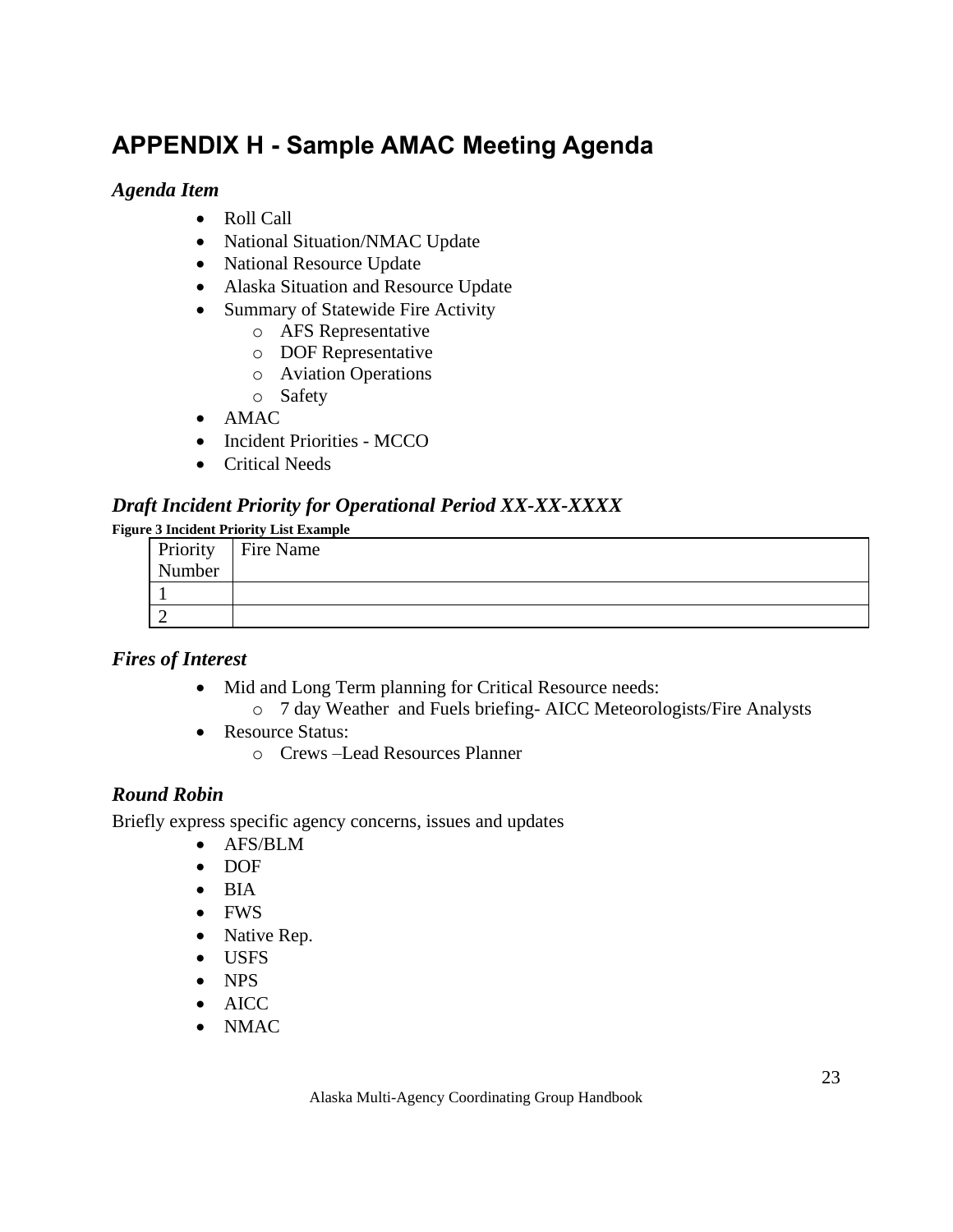*Bin Items*

*Executive Session*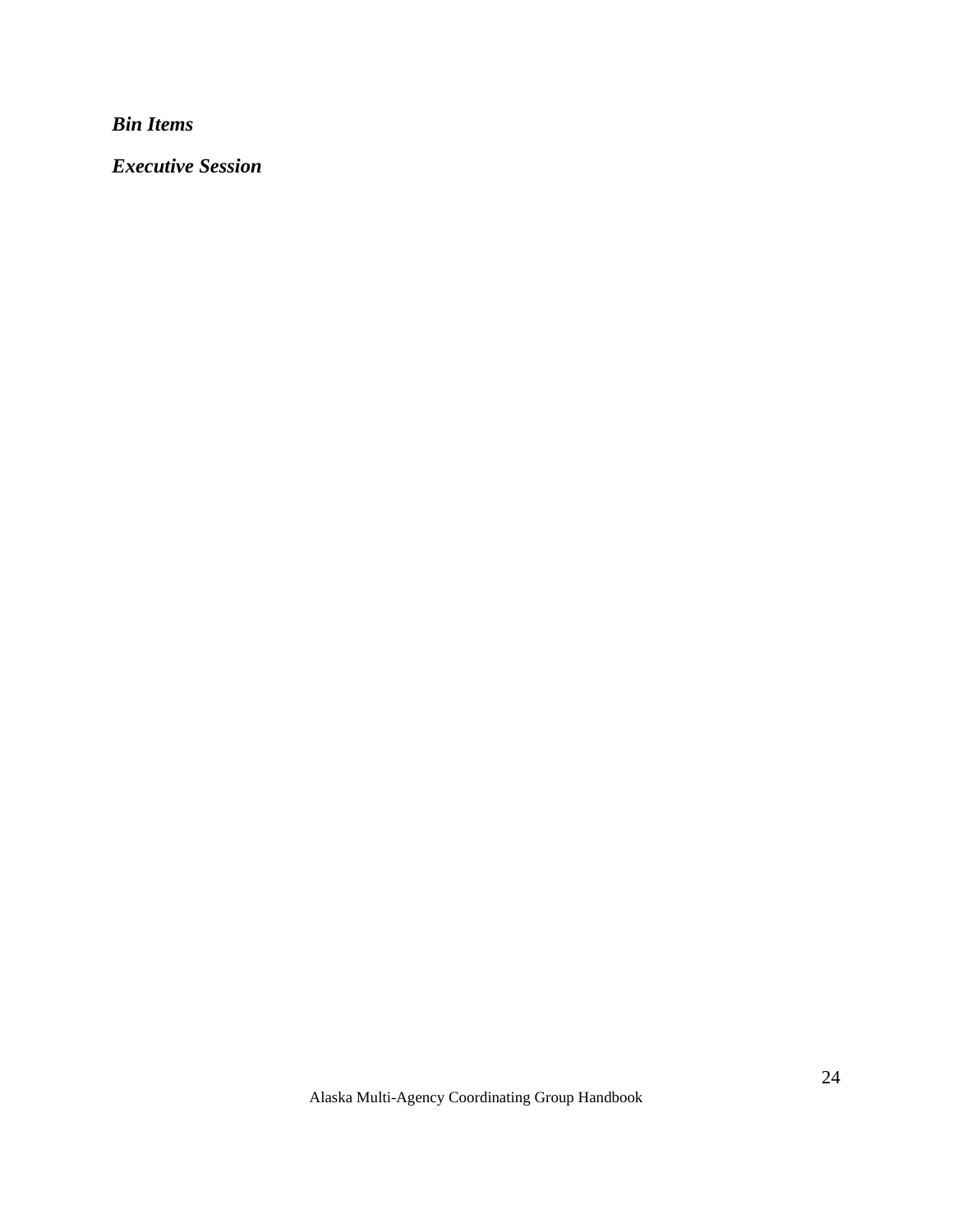# <span id="page-24-0"></span>**APPENDIX I - AMAC IC Conference Call Template**

DATE: 0830 Daily 1-888-459-XXXX Passcode #

Facilitated by MCCO

Reminder:

| <b>Incidents by</b><br><b>Priority</b> | <b>Type</b> | <b>Incident Commander</b><br><b>Present</b> |  | <b>Absent</b> | <b>Comments</b> |  |  |
|----------------------------------------|-------------|---------------------------------------------|--|---------------|-----------------|--|--|
|                                        |             |                                             |  |               |                 |  |  |
|                                        |             |                                             |  |               |                 |  |  |
|                                        |             |                                             |  |               |                 |  |  |
|                                        |             |                                             |  |               |                 |  |  |
|                                        |             |                                             |  |               |                 |  |  |
|                                        |             |                                             |  |               |                 |  |  |
|                                        |             |                                             |  |               |                 |  |  |
|                                        |             |                                             |  |               |                 |  |  |
|                                        |             |                                             |  |               |                 |  |  |
|                                        |             |                                             |  |               |                 |  |  |
|                                        |             |                                             |  |               |                 |  |  |
|                                        |             |                                             |  |               |                 |  |  |
|                                        |             |                                             |  |               |                 |  |  |
|                                        |             |                                             |  |               |                 |  |  |
|                                        |             |                                             |  |               |                 |  |  |

# **Format for IC Call**

#### *Summary of Events*

#### **Conference Call Leader**

IC Update: [Presented in order by MAC priority] Area/Incident Commander, IC's/acting's introduce themselves/acting's when incident is called upon; In 3 minutes or less – address the following:

- Any changes from the latest 209 report, especially evacuation levels.
- Prior day successes/challenges described using geographic features and cardinal directions rather than branch/division/road numbers.
- Today's objectives, especially critical missions (including values at risk); resources necessary for those critical missions (including number of shifts needed); and probability of success.
- Safety concerns including accidents, injuries, and near misses.
- Additional items of interest.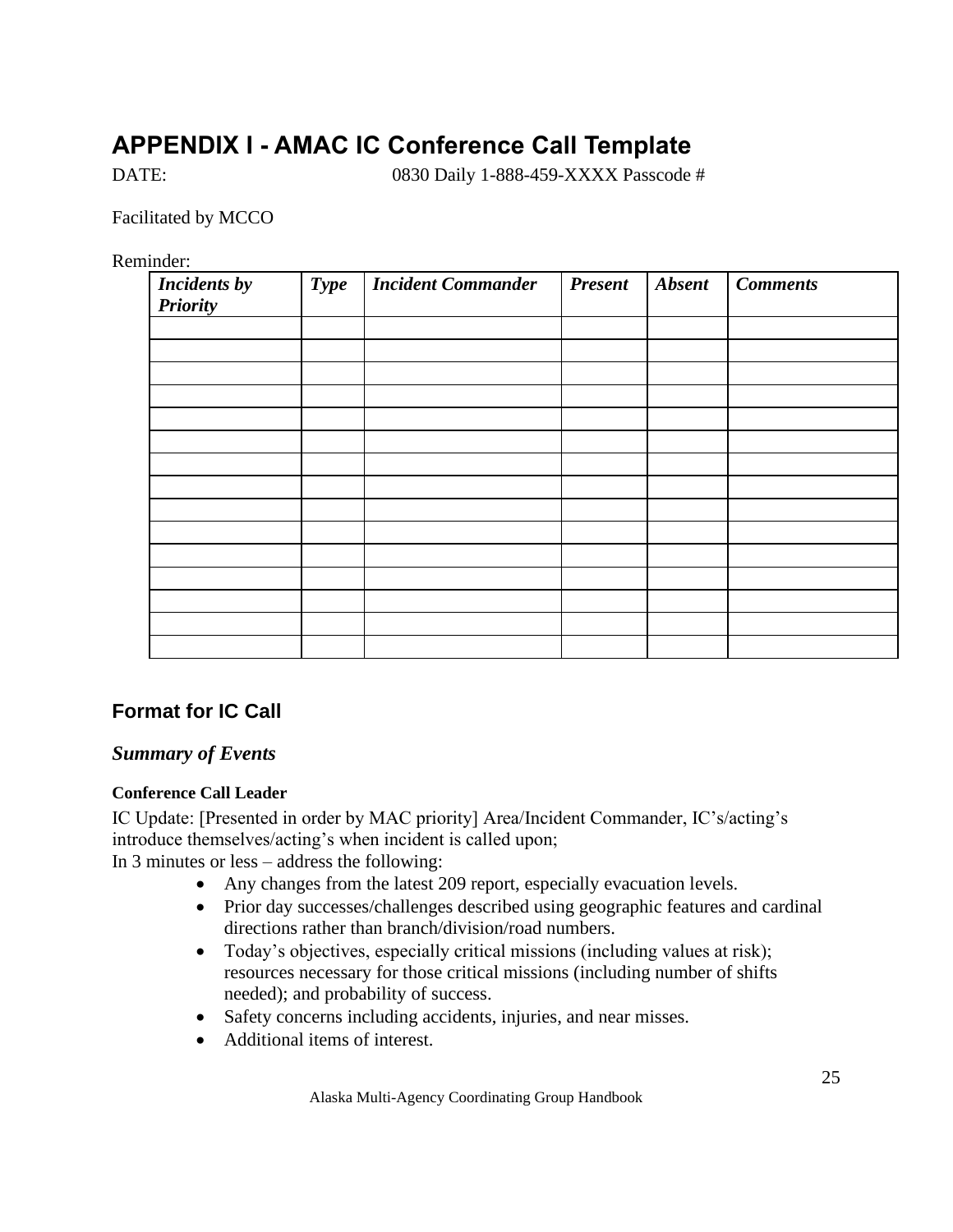### *Resource Status Report*

#### **Emergency Operations Manager**

• Identify any available shared or pre-positioned resources

#### *NMAC Update*

#### **AMAC Coordinator**

#### *Wrap-up with IC's*

#### **Conference Call Leader**

When call with the IC's is complete, they are invited to remain on the line at their discretion. Validate any lend/lease discussion/decisions

• Notify IC's of STF availability

# *Agency or Sub-Geographic Area MAC Reports*

#### **AMAC Chair**

• Agency Reps provide information on T3/emerging incidents

### *Confirmation of next conference*

#### **Conference Call Leader**

#### **Figure 4 Example List of Files Used to Support AMAC**

 $\boldsymbol{x}$ 

| Crew Glidepath |
|----------------|
| 7 25 10 vlcv   |







#### Smokejumper Booster Glidepath Ma





7.25.19.xlsx



Incident Prioritization Crew Glidepath by Worksheet 7-11.xlsx incident 7.25.19.xlsx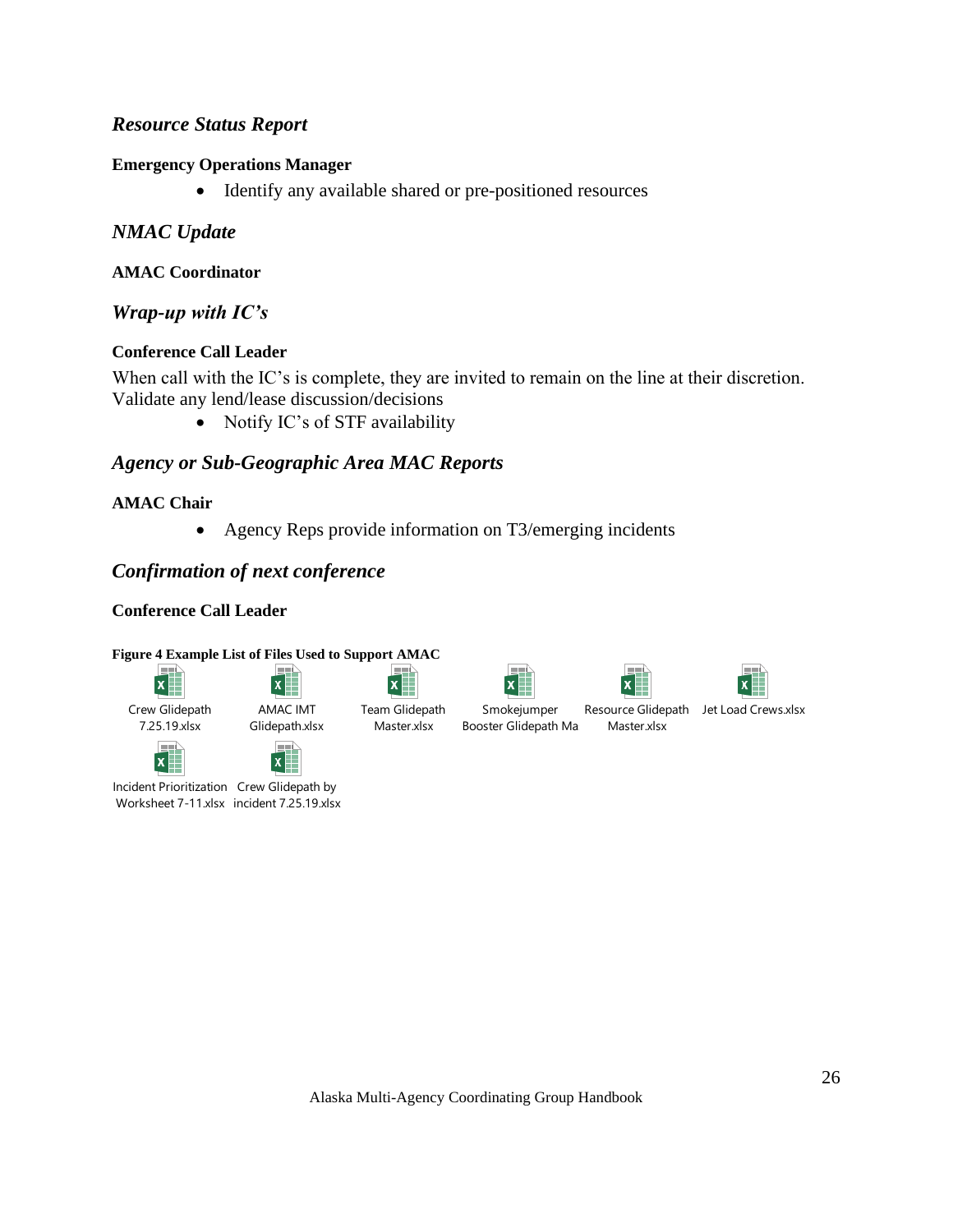# <span id="page-26-0"></span>**APPENDIX J - AMAC Manager's Report**

Auto-generated from ICS209 System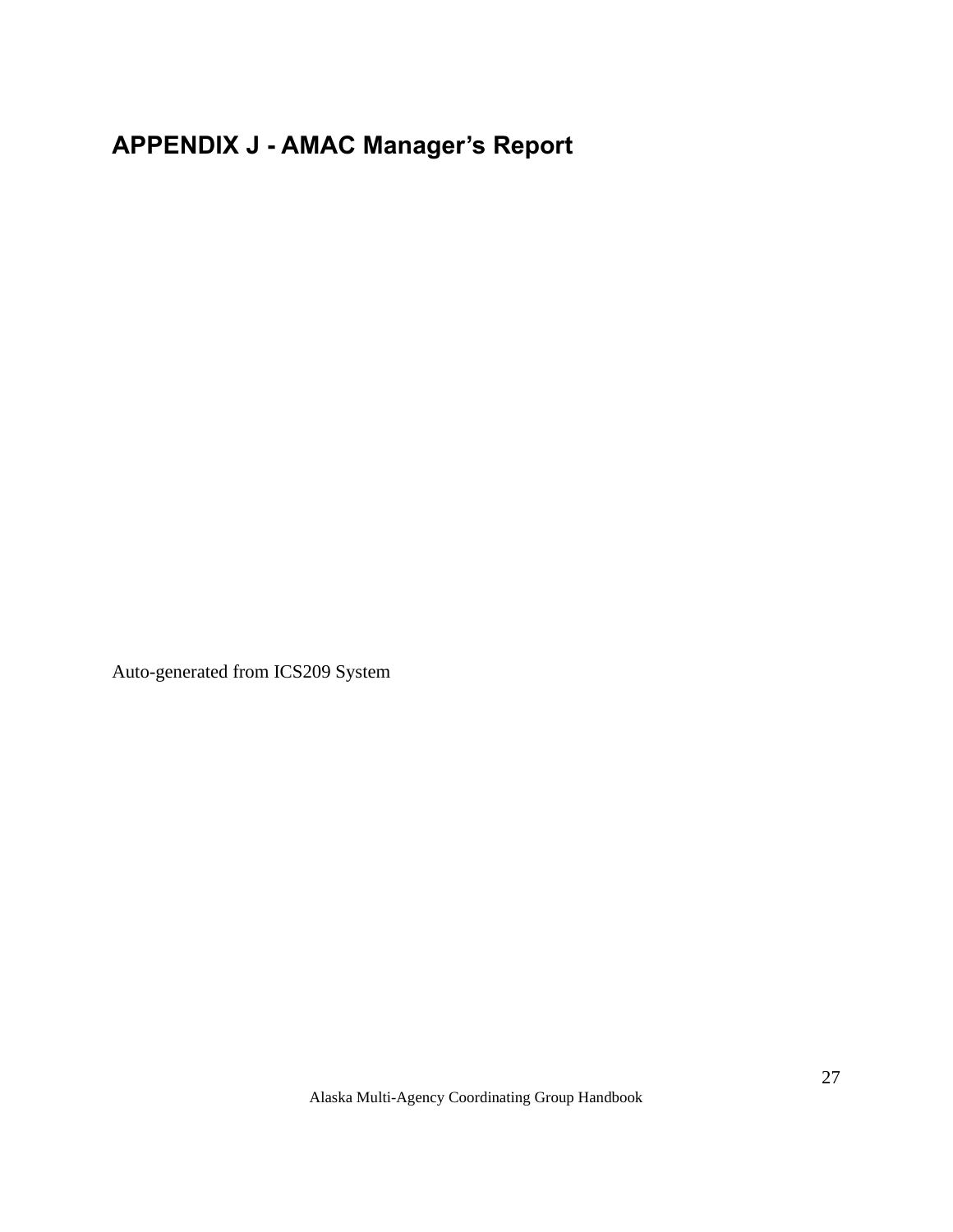# **APPENDIX K - Operations Incident Prioritization Matrix**

#### **Figure 5 Operations Incident Prioritization Worksheet**

<span id="page-27-0"></span>

| $\frac{1}{2}$<br>--------------      | U                                  |                                            | $\mathbf{u}$                                                                                         | L.                                                                                                     | the contract of the contract of the con-                                   | J     | H.                       |  |             |       |         |
|--------------------------------------|------------------------------------|--------------------------------------------|------------------------------------------------------------------------------------------------------|--------------------------------------------------------------------------------------------------------|----------------------------------------------------------------------------|-------|--------------------------|--|-------------|-------|---------|
| <b>Incident Name:</b>                |                                    |                                            |                                                                                                      | Fire Nu Unit: 6 Contained Incident Cmdr:                                                               | <b>Mgmt Level:</b>                                                         | Cost: | Acres:                   |  |             |       |         |
|                                      |                                    |                                            |                                                                                                      |                                                                                                        |                                                                            |       |                          |  |             |       |         |
| Category                             | <b>Element</b>                     |                                            |                                                                                                      |                                                                                                        |                                                                            |       | Value = 1<br>$Value = 3$ |  | $Value = 5$ | Value | Remarks |
| Safety                               | Firefighter Safety                 |                                            | Low exposure<br>and simple<br>hazards.                                                               | Moderate exposure with<br>several hazardous<br>conditions.                                             | High exposure that requires<br>multiple mitigation strategies.             |       |                          |  |             |       |         |
|                                      |                                    | Public Safety                              | Low exposure<br>or contact with<br>the fire.                                                         | Moderate public<br>exposures to hazards.<br>Trigger points                                             | Closures of highways and or<br>evacuations are underway, or<br>are likely. |       |                          |  |             |       |         |
| Communities and                      | Probability<br>fire will<br>impact |                                            |                                                                                                      |                                                                                                        |                                                                            |       |                          |  |             |       |         |
|                                      | residence<br>s or                  | In 1Days                                   | $0 - 30$ %                                                                                           | $31 - 70$ %                                                                                            | $71 - 100$ %                                                               |       |                          |  |             |       |         |
| Structures                           | usinge                             | In 3 Days                                  | $0 - 30$ %                                                                                           | $31 - 70$ %                                                                                            | $71 - 100$ %                                                               |       |                          |  |             |       |         |
|                                      | communit                           | In 1Days                                   | $0 - 30$ %                                                                                           | $31 - 70$ %                                                                                            | $71 - 100$ %                                                               |       |                          |  |             |       |         |
|                                      | y assets                           | In 3 Days                                  | $0 - 30$ %                                                                                           | $31 - 70$ %                                                                                            | $71 - 100$ %                                                               |       |                          |  |             |       |         |
|                                      | other                              | In 1Days                                   | $0 - 30$ %                                                                                           | $31 - 70$ %                                                                                            | $71 - 100$ %                                                               |       |                          |  |             |       |         |
|                                      | structures                         | In 3 Days                                  | $0 - 30$ %                                                                                           | $31 - 70$ %                                                                                            | $71 - 100$ %                                                               |       |                          |  |             |       |         |
| Resource<br>Values                   | Impacts                            |                                            | Impacts are<br>acceptable                                                                            | A single resource value<br>will be highly impacted or<br>several values will be<br>moderately impacted | Likely impact to multiple<br>values is very high                           |       |                          |  |             |       |         |
| Meeting<br>Incident<br>Objectives    | Difficulty                         |                                            | Ubjectives are<br>difficult to<br>achieue or                                                         | Ubjectives are<br>moderately difficult to<br>مبيونطوم                                                  | Objectives are easy to<br>achieve.                                         |       |                          |  |             |       |         |
|                                      | Timing to<br>Meet                  |                                            | >9days or <2<br>days                                                                                 | 5-8 days                                                                                               | 2-4 days                                                                   |       |                          |  |             |       |         |
|                                      |                                    |                                            |                                                                                                      |                                                                                                        | Total = $\vert$ 0                                                          |       |                          |  |             |       |         |
| Category                             | <b>Element</b>                     | Low                                        | Moderate                                                                                             | High                                                                                                   | <b>Ranking and Comments</b>                                                |       |                          |  |             |       |         |
| Social / Political<br>Considerations | Complexit<br>y                     | No<br>controvers<br>y or media<br>interest | Some impacts<br>which are<br>generating<br>controversy<br>with internal<br>and external<br>contacts. | High impacts are<br>generating controversy<br>with internal and external<br>contacts.                  |                                                                            |       |                          |  |             |       |         |
|                                      |                                    |                                            |                                                                                                      |                                                                                                        | Date:                                                                      | Time: | <b>Prepared by:</b>      |  |             |       |         |
|                                      |                                    |                                            |                                                                                                      |                                                                                                        |                                                                            |       |                          |  |             |       |         |
|                                      |                                    |                                            |                                                                                                      |                                                                                                        |                                                                            |       |                          |  |             |       |         |